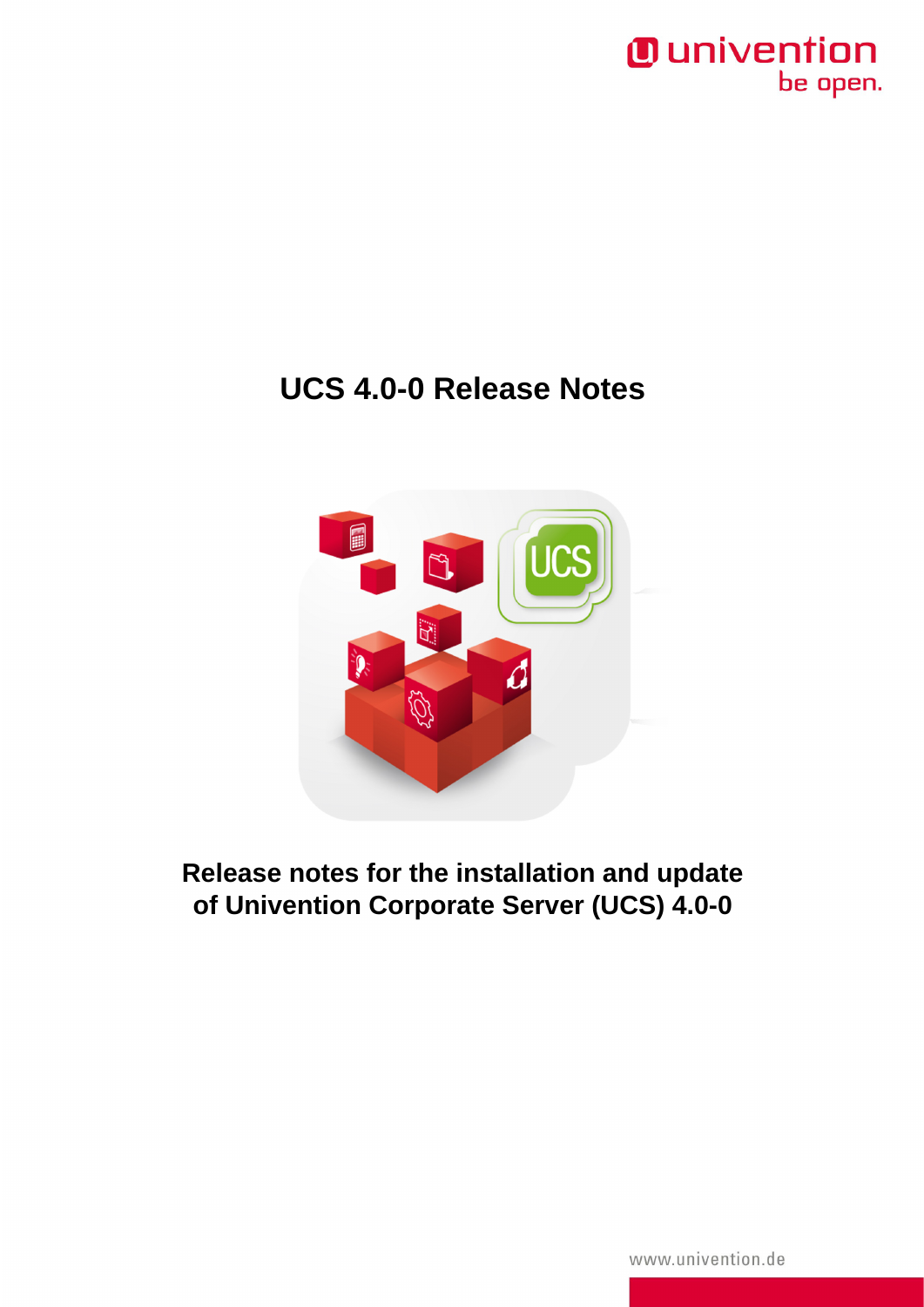# *O* univention<br>be open.

Alle Rechte vorbehalten. / All rights reserved.

(c) 2002-2014 Univention GmbH

Mary-Somerville-Straße 1, 28359 Bremen, Deutschland/Germany

<feedback@univention.de>

Jede aufgeführte Marke und jedes Warenzeichen steht im Eigentum ihrer jeweiligen eingetragenen Rechtsinhaber. Linux ist ein eingetragenes Warenzeichen von Linus Torvalds.

The mentioned brand names and registered trademarks are owned by the respective legal owners in each case. Linux is a registered trademark of Linus Torvalds.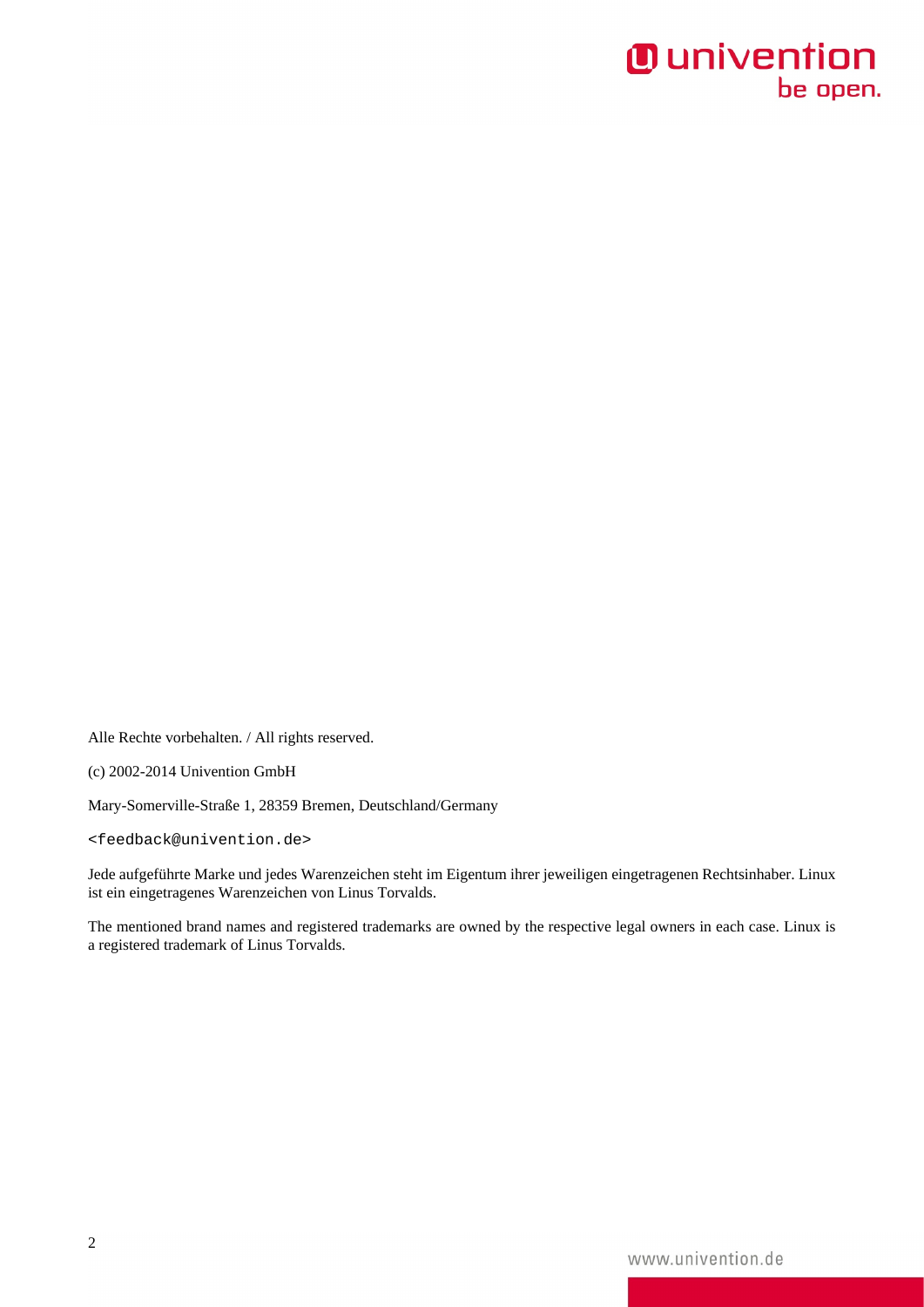# **O** univention<br>be open.

# **Table of Contents**

|  | 6.5.13. Univention Directory Manager command line interface and related tools  16 |  |
|--|-----------------------------------------------------------------------------------|--|
|  | 6.5.14. Development of modules for Univention Management Console  16              |  |
|  |                                                                                   |  |
|  |                                                                                   |  |
|  |                                                                                   |  |
|  |                                                                                   |  |
|  |                                                                                   |  |
|  |                                                                                   |  |
|  |                                                                                   |  |
|  |                                                                                   |  |
|  |                                                                                   |  |
|  |                                                                                   |  |
|  |                                                                                   |  |
|  |                                                                                   |  |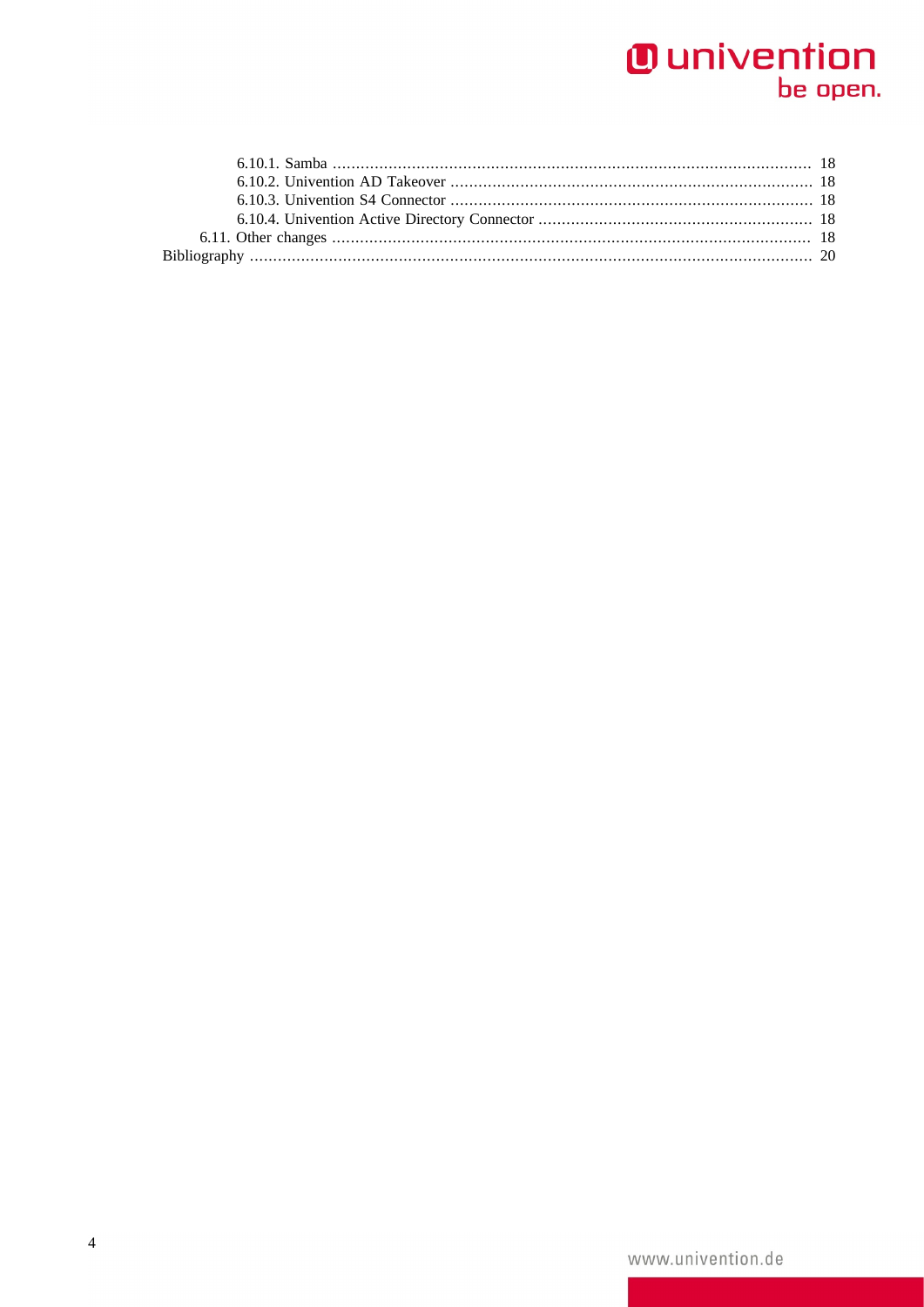# **O** univention be open.

# <span id="page-4-0"></span>**Chapter 1. Release highlights**

With Univention Corporate Server 4.0-0, the fourth major release of Univention Corporate Server (UCS) is now available. It provides several substantial feature improvements and extensions, new properties as well as various improvements and bugfixes. An overview of the most important changes:

- The design and the usability of the graphical administration interface Univention Management Console were completely revamped. By using a responsive design, Univention Management Console provides improved compatibility for tablets and smartphones.
- In addition to local virtualization servers, the UCS Virtual Machine Manger (UVMM) can now also manage OpenStack or Amazon EC2 environments. This allows the setup of hybrid cloud scenarios out-of-the-box with UCS.
- UCS 4.0 is based on Debian GNU/Linux 7.7 (Wheezy). More than 16,000 source packages were updated. Selected core components, e.g. OpenLDAP (2.4.40), Samba (4.2rc2) or the Linux kernel (3.16) are more recent in UCS compared to Debian GNU/Linux 7.7.
- The installation of UCS has been simplified significantly. The base installation is now done using the Debian installer and it is concluded with a web-based configuration of the system. The same, web-based system is also used for the manual configuration of cloud images or other appliances.
- The performance of the OpenLDAP directory service has been significantly improved. By default the memory-mapped storage backend (MDB) is now used when installing UCS.
- The management of applications in the UCS domain has been simplified through a centralised App Center. This allows the installation of applications in the entire domain from a single system.
- UCS now also supports the installation on systems using UEFI SecureBoot.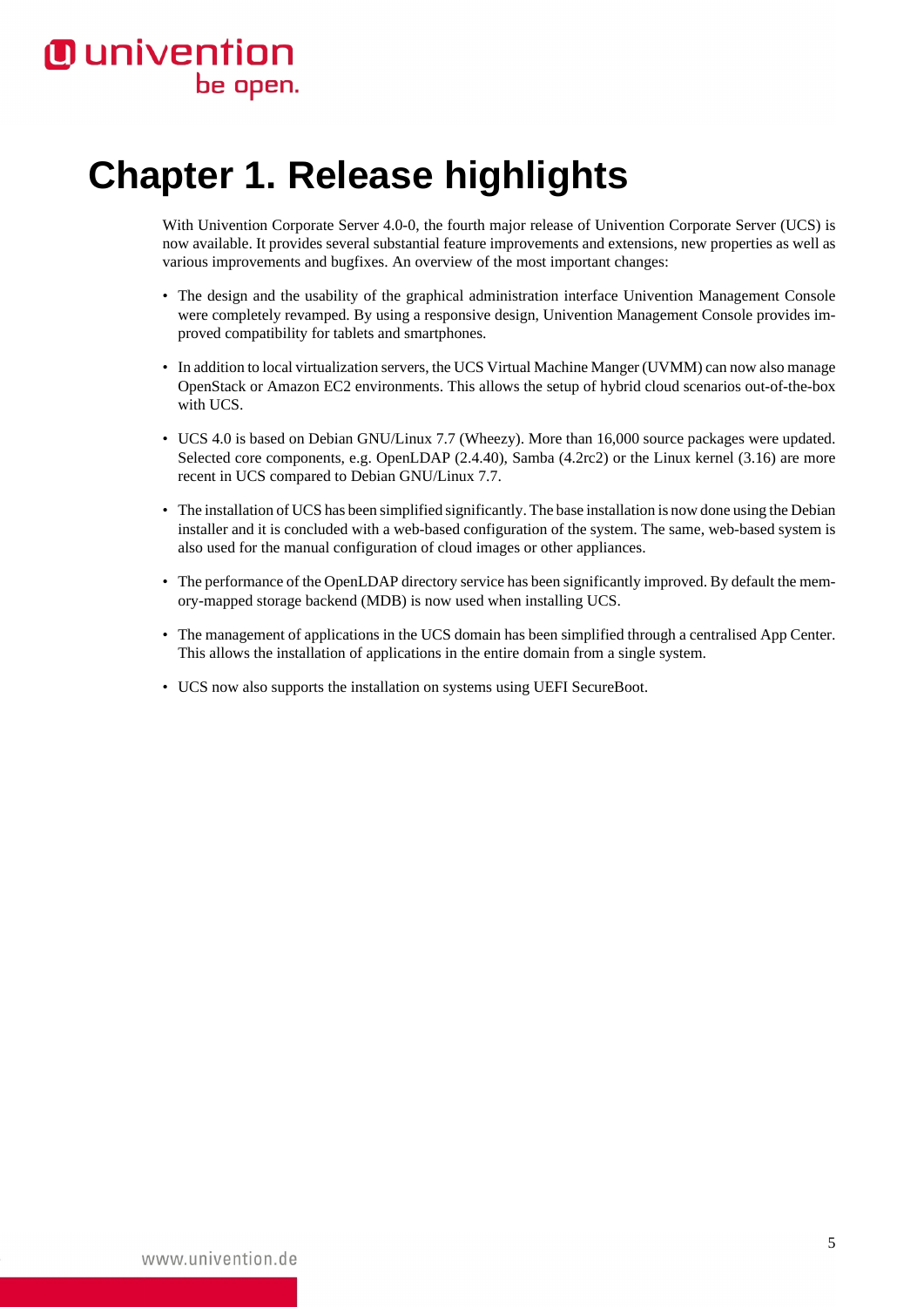# **O** univention be open.

*Recommended update order for environments with more than one UCS server*

# <span id="page-5-0"></span>**Chapter 2. Notes on the update**

During the update some services in the domain may not be available, i.e. the update should occur in a maintenance window. It is recommended to test the update in a separate test environment prior to the actual update. The test environment should be identical to the production environment. Depending on the system performance, network connection and the installed software the update takes between 30 minutes and several hours.

#### <span id="page-5-1"></span>**2.1. Recommended update order for environments with** Feedback $\mathbf{Q}$ **more than one UCS server**

In environments with more than one UCS system, the update order of the UCS systems must be borne in mind:

The authoritative version of the LDAP directory service is maintained on the master domain controller and replicated on all the remaining LDAP servers of the UCS domain. As changes to the LDAP schemes can occur during release updates, the master domain controller must always be the first system to be updated during a release update.

# <span id="page-5-2"></span>**2.2. Mixed operation with older UCS installations**

UCS 4.0 supports mixed operation with UCS 3.2-4 systems, i.e. not all systems must be updated in the same maintenance windows. Mixed operation with older UCS versions such as UCS 3.1 is not supported.

# <span id="page-5-3"></span>**2.3. Univention App Center**

If applications have been installed from the Univention App Center, the update can only be performed once all installed applications are available in a compatible version. Some applications are updated to newer versions during the update. If an application is not yet available for UCS 4.0, the release date can be obtained from the application vendor.

If Univention Corporate Client 1.0 is in use and the update to Univention Corporate Client 2.0 should be performed at a later time, the update to the latest available Univention Corporate Client 1.0 version should be made before updating to UCS 4.0:

```
eval "$(ucr shell version/version version/patchlevel)"
univention-add-app ucc_20140115
univention-upgrade --updateto $version_version-$version_patchlevel
```
A detailed overview of the changes can be found in the UCC 1.0 rev3 release notes: [http://updates.software](http://updates.software-univention.de/doc/release-notes-ucc-1.0-rev3.pdf)[univention.de/doc/release-notes-ucc-1.0-rev3.pdf.](http://updates.software-univention.de/doc/release-notes-ucc-1.0-rev3.pdf)

# <span id="page-5-4"></span>**2.4. Deprecation of Windows NT domain controller func- Feedback**  $\mathbb{Q}$ **tionality**

The use of Windows NT domain services - as traditionally provided by Samba 3 - is no longer recommended with UCS 4.0. Windows NT domain services can no longer be selected during the installation of UCS and in the Univention App Center. We recommend the migration to the Active Directory domain services provided by Samba 4. The migration is documented in the Univention Wiki: [http://wiki.univention.de/index.php?](http://wiki.univention.de/index.php?title=Migration_from_Samba_3_to_Samba_4) [title=Migration\\_from\\_Samba\\_3\\_to\\_Samba\\_4.](http://wiki.univention.de/index.php?title=Migration_from_Samba_3_to_Samba_4)

www.univention.de

Feedback $\Omega$ 

Feedback $\Omega$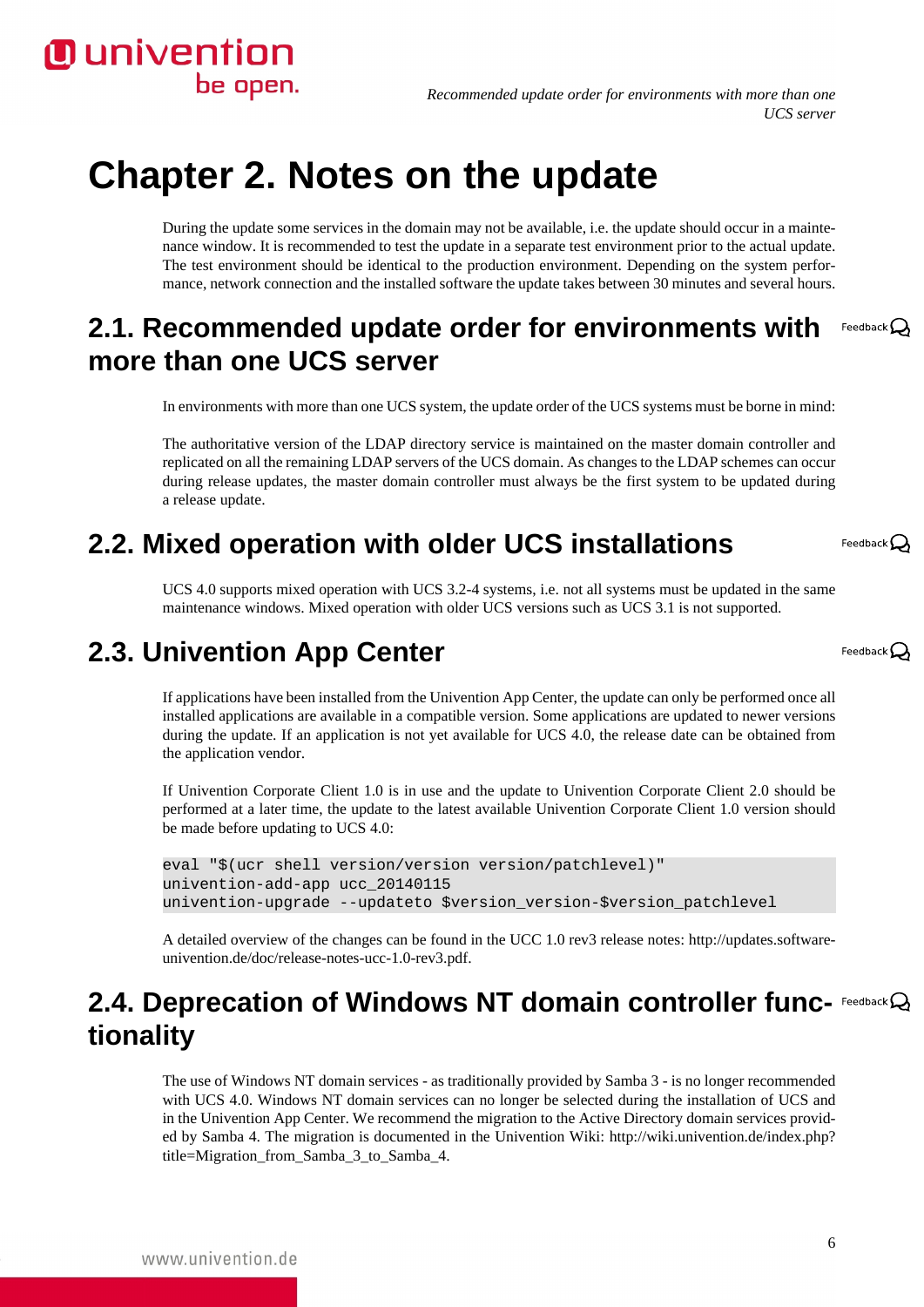

*UCS installation DVDs only available for 64 bit*

Feedback $\mathbf{Q}$ 

# <span id="page-6-0"></span>**2.5. UCS installation DVDs only available for 64 bit**

Starting with UCS 4.0 UCS, installation DVDs are only provided for the x86 64 bit architecture (amd64). Existing 32 bit UCS 3 systems can still be updated to UCS 4.0 through the online repository or by using update DVDs. The 32 bit architecture will be supported over the entire UCS 4 maintenance.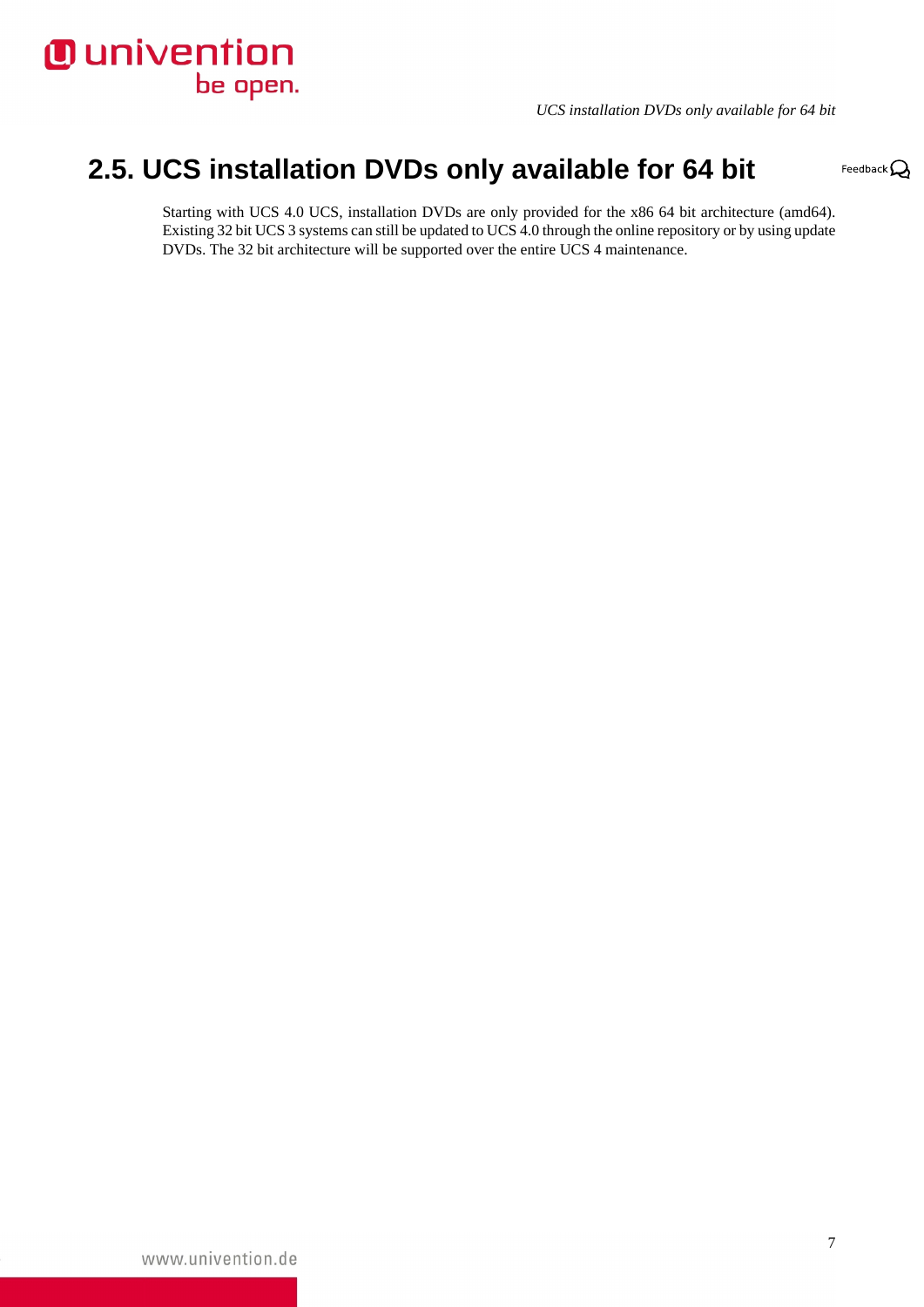# <span id="page-7-0"></span>**Chapter 3. Preparation of update**

**O** univention

be open.

It must be checked whether sufficient disk space is available. A standard installation requires a minimum of 6 GB of disk space. Depending on the scope of the existing installation, the update will require about another 4 GB of disk space for downloading and installing all packages.

For the update, a login should be performed on the system's local console as user root, and the update should be initiated there. Alternatively, the update can be conducted using Univention Management Console.

Remote updating via SSH is not recommended as this may result in the update procedure being cancelled, e.g., if the network connection is interrupted. In consequence, this can affect the system severely. If updating should occur over a network connection nevertheless, it must be verified that the update continues despite disconnection from the network. This can be done, e.g., using the tools screen and at. These tools are installed on all system roles by default.

# <span id="page-7-1"></span>**3.1. Removed/unsupported Components**

Feedback  $\Omega$ 

Some components have been removed and are not shipped any longer with UCS 4.0:

- The Xen hypervisor has been removed and is no longer supported in the UCS Virtual Machine Manager. The migration to KVM is described in [\[ext-doc-uvmm\]](#page-19-1).
- The Scalix LDAP schema has been removed in UCS 4.0. All Scalix specific attributes need to be removed from the LDAP directory before updating.
- PostgreSQL 8.3 is no longer provided in UCS 4.0. The migration of the databases to PostgreSQL 8.4 is described in [SDB 1249.](http://sdb.univention.de/1249)
- Cyrus 2.2 is no longer provided in UCS 4.0. The migration of the mail spool to Cyrus 2.4 is described in [SDB 1213.](http://sdb.univention.de/1213)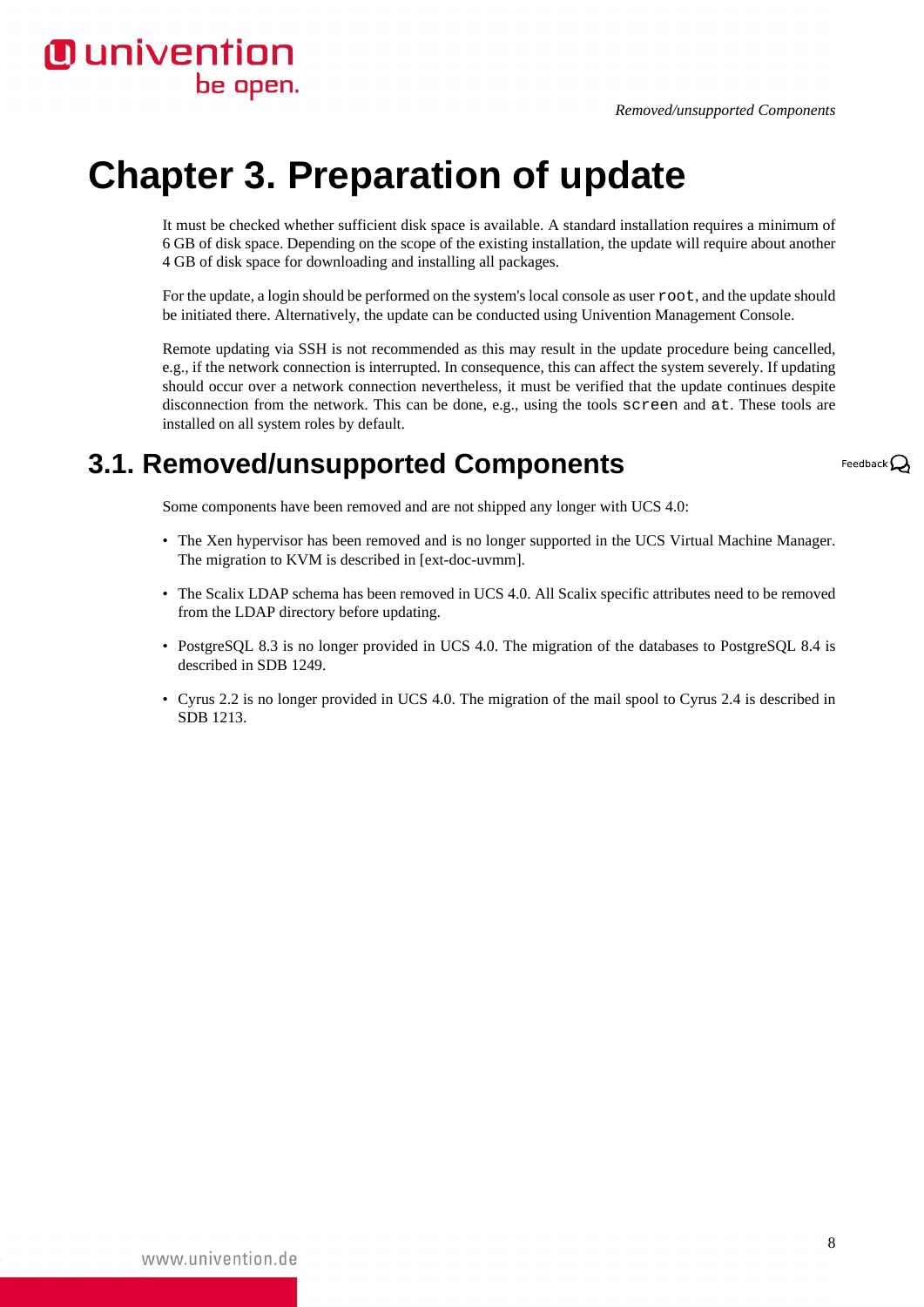# *Ounivention* be open.

# <span id="page-8-0"></span>**Chapter 4. Postprocessing of the update**

Following the update, new or updated join scripts need to be executed. This can be done in two ways: Either using the UMC module **Domain join** or by running the command univention-run-join-scripts as user root.

If the application *UCS Virtual Machine Manager* was used with KVM virtualization servers, the new virtualization profiles need to be adapted for UCS 4.0. If the bridge interface on the KVM servers wasn't configured as br0, the profile should be adapted as documented in [\[ucs-uvmm-profile\]](#page-19-2).

Subsequently the UCS system needs to be restarted.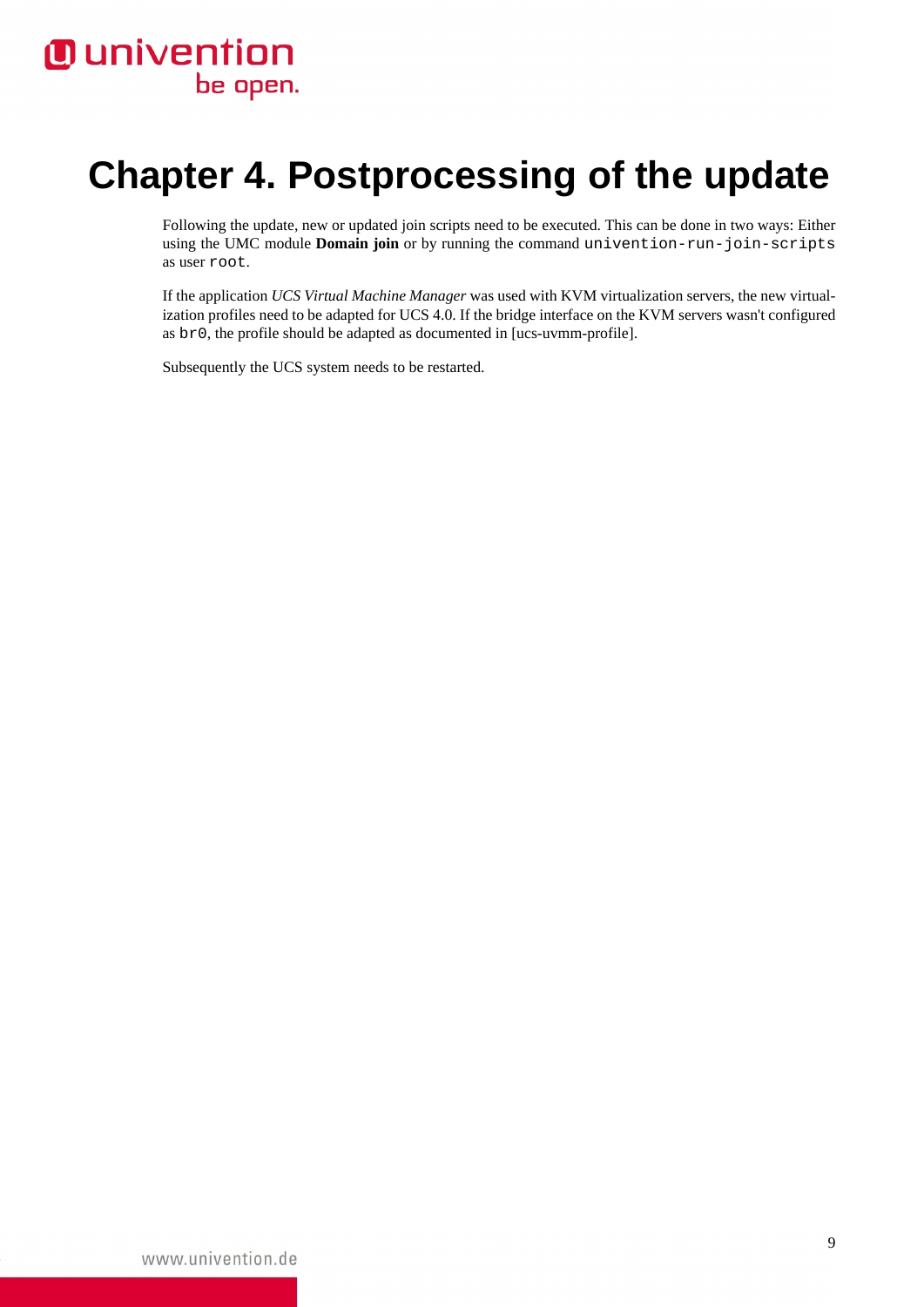# <span id="page-9-0"></span>**Chapter 5. Further notes on selected packages**

# <span id="page-9-1"></span>**5.1. Network-based installation of UCS**

The profile-based UCS network installation is not yet available in UCS 4.0-0. It will be provided at a later date. Please refer to our issue tracker for further details: [Bug 35537](https://forge.univention.org/bugzilla/show_bug.cgi?id=35537).

# <span id="page-9-2"></span>**5.2. Collection of usage statistics**

**O** univention

be open.

Anonymous usage statistics on the use of Univention Management Console are collected when using the *free for personal use* version of UCS (which is generally used for evaluating UCS). The modules opened are logged in an instance of the web traffic analysis tool Piwik. This makes it possible for Univention to tailor the development of Univention Management Console better to customer needs and carry out usability improvements.

This logging is only performed when the *free-for-personal-use license* is used. The license status can be verified via the menu entry **License -> License information** of the user menu in the upper right corner of Univention Management Console. If **Free for personal use edition** is listed under **LDAP base**, this version is in use. When a regular UCS license is used, no usage statistics are collected.

Independent of the license used, the statistics generation can be deactivated by setting the Univention Configuration Registry variable umc/web/piwik to *false*.

# <span id="page-9-3"></span>**5.3. Scope of security support for WebKit, Konqueror and QtWebKit**

WebKit, Konqueror and QtWebKit are shipped in the maintained branch of the UCS repository, but not covered with security support. WebKit is primarily used for displaying HTML help pages etc. Firefox should be used as web browser.

#### <span id="page-9-4"></span>**5.4. Recommended browsers for the access to Univen-**Feedback $\Omega$ **tion Management Console**

Univention Management Console uses numerous JavaScript and CSS functions to display the web interface. Cookies need to be permitted in the browser. The following browsers are recommended:

- Chrome as of version 33
- Firefox as of version 24
- Internet Explorer as of version 9
- Safari and Safari Mobile as of version 7

Users with older browsers may experience display or performance problems.



Feedback $\Omega$ 

Feedback $\mathbf{\Omega}$ 

Feedback $\Omega$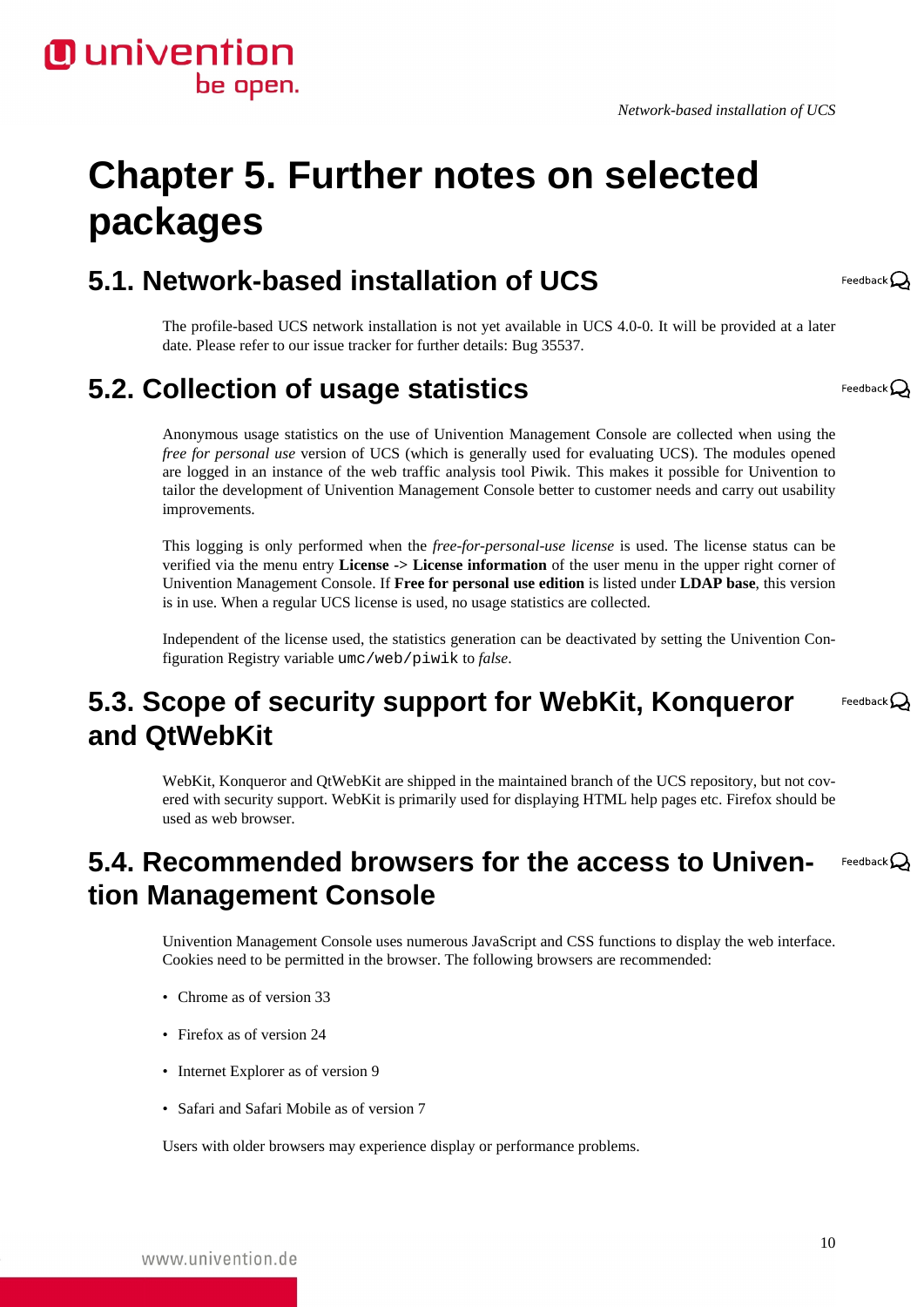

*Automatic account lockout*

Feedback $\mathbf{Q}$ 

# <span id="page-10-0"></span>**5.5. Automatic account lockout**

On domain controllers using the MDB LDAP backend (e.g. systems installed with UCS 4.0) automatic account lockout can be activated in cases of repeated LDAP authentication failures. The activation is described in [SDB 1291.](http://sdb.univention.de/1291)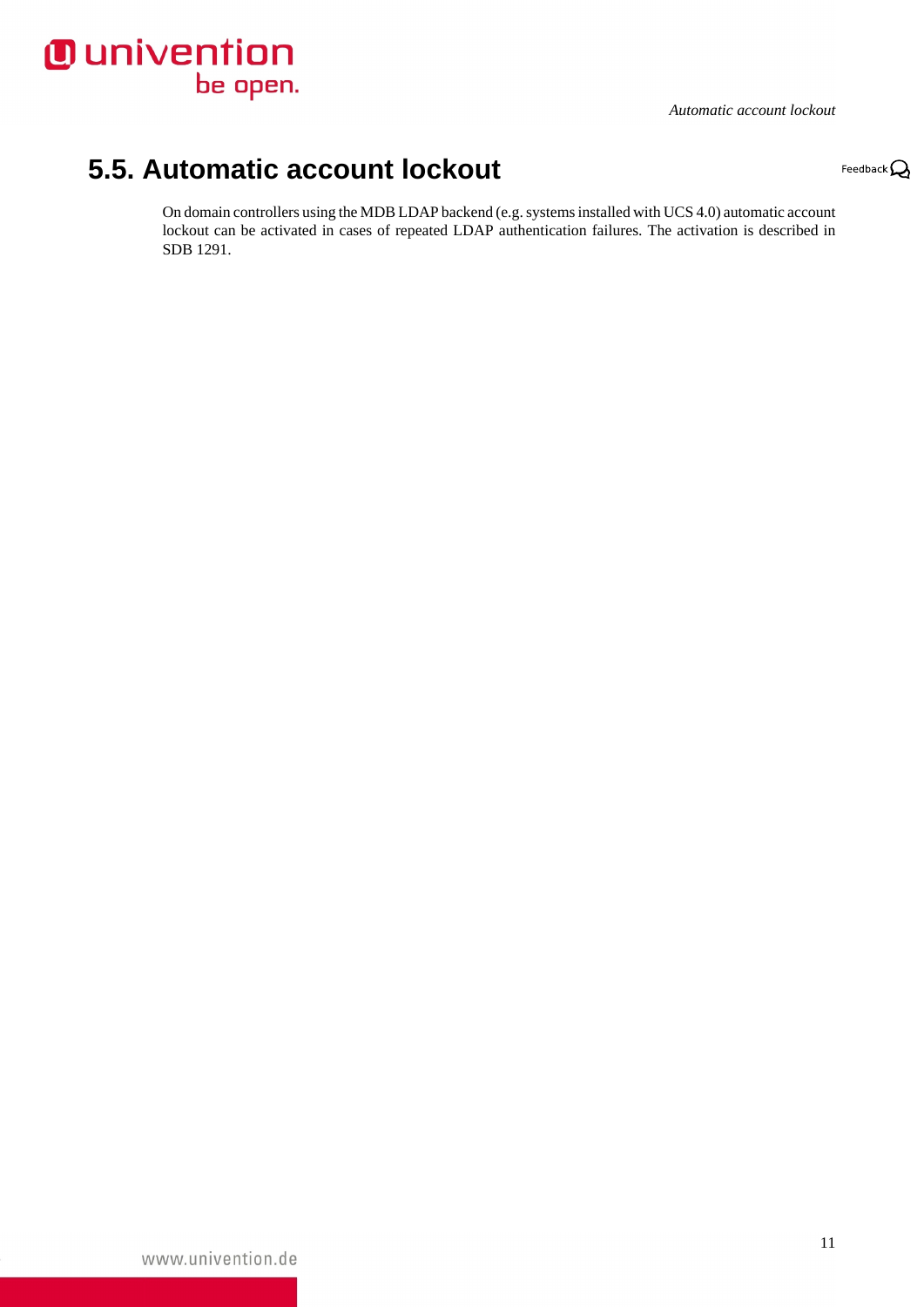# <span id="page-11-0"></span>**Chapter 6. Changelog**

be open.

Listed are the changes since UCS 3.2-4:

# <span id="page-11-1"></span>**6.1. General**

**O** univention

- The underlying Debian version has been updated to Debian GNU/Linux 7.7 (Wheezy) ([Bug 33835](https://forge.univention.org/bugzilla/show_bug.cgi?id=33835), [Bug](https://forge.univention.org/bugzilla/show_bug.cgi?id=33836) [33836.](https://forge.univention.org/bugzilla/show_bug.cgi?id=33836) [Bug 35688,](https://forge.univention.org/bugzilla/show_bug.cgi?id=35688) [Bug 36241](https://forge.univention.org/bugzilla/show_bug.cgi?id=36241), [Bug 36481](https://forge.univention.org/bugzilla/show_bug.cgi?id=36481), [Bug 36525](https://forge.univention.org/bugzilla/show_bug.cgi?id=36525)).
- All Univention packages have been adapted to Dephelper 9 and to Python 2.7. UCR templates have been adapted to the new upstream packages ([Bug 33836](https://forge.univention.org/bugzilla/show_bug.cgi?id=33836), [Bug 35135,](https://forge.univention.org/bugzilla/show_bug.cgi?id=35135) [Bug 35138,](https://forge.univention.org/bugzilla/show_bug.cgi?id=35138) [Bug 35143](https://forge.univention.org/bugzilla/show_bug.cgi?id=35143), [Bug 35144,](https://forge.univention.org/bugzilla/show_bug.cgi?id=35144) [Bug](https://forge.univention.org/bugzilla/show_bug.cgi?id=35145) [35145,](https://forge.univention.org/bugzilla/show_bug.cgi?id=35145) [Bug 35146](https://forge.univention.org/bugzilla/show_bug.cgi?id=35146), [Bug 35147,](https://forge.univention.org/bugzilla/show_bug.cgi?id=35147) [Bug 35264](https://forge.univention.org/bugzilla/show_bug.cgi?id=35264), [Bug 35265,](https://forge.univention.org/bugzilla/show_bug.cgi?id=35265) [Bug 35266](https://forge.univention.org/bugzilla/show_bug.cgi?id=35266), [Bug 35267,](https://forge.univention.org/bugzilla/show_bug.cgi?id=35267) [Bug 35320,](https://forge.univention.org/bugzilla/show_bug.cgi?id=35320) [Bug 35358](https://forge.univention.org/bugzilla/show_bug.cgi?id=35358), [Bug 35431,](https://forge.univention.org/bugzilla/show_bug.cgi?id=35431) [Bug 35425,](https://forge.univention.org/bugzilla/show_bug.cgi?id=35425) [Bug 35664,](https://forge.univention.org/bugzilla/show_bug.cgi?id=35664) [Bug 35669](https://forge.univention.org/bugzilla/show_bug.cgi?id=35669), [Bug 35828](https://forge.univention.org/bugzilla/show_bug.cgi?id=35828), [Bug 35931](https://forge.univention.org/bugzilla/show_bug.cgi?id=35931), [Bug 36051](https://forge.univention.org/bugzilla/show_bug.cgi?id=36051), [Bug 36114](https://forge.univention.org/bugzilla/show_bug.cgi?id=36114), [Bug](https://forge.univention.org/bugzilla/show_bug.cgi?id=36178) [36178,](https://forge.univention.org/bugzilla/show_bug.cgi?id=36178) [Bug 33278](https://forge.univention.org/bugzilla/show_bug.cgi?id=33278), [Bug 35890,](https://forge.univention.org/bugzilla/show_bug.cgi?id=35890) [Bug 36115](https://forge.univention.org/bugzilla/show_bug.cgi?id=36115), [Bug 36177,](https://forge.univention.org/bugzilla/show_bug.cgi?id=36177) [Bug 36286](https://forge.univention.org/bugzilla/show_bug.cgi?id=36286), [Bug 36526,](https://forge.univention.org/bugzilla/show_bug.cgi?id=36526) [Bug 36589,](https://forge.univention.org/bugzilla/show_bug.cgi?id=36589) [Bug 36637](https://forge.univention.org/bugzilla/show_bug.cgi?id=36637), [Bug 36653,](https://forge.univention.org/bugzilla/show_bug.cgi?id=36653) [Bug 36654](https://forge.univention.org/bugzilla/show_bug.cgi?id=36654)).
- The codename for UCS 4.0 has been set to *Walle* [\(Bug 35312](https://forge.univention.org/bugzilla/show_bug.cgi?id=35312)).
- The maintained Java version in UCS 4.0 is OpenJDK 7. If OpenJDK 6 is installed, the upgrade process replaces it with OpenJDK 7. The migration can be skipped by setting the Univention Configuration Registry variable update40/skip/openjdk7 to *true* [\(Bug 35382](https://forge.univention.org/bugzilla/show_bug.cgi?id=35382)).
- The packages *mingetty* and *parted* have been copied to maintained ([Bug 36231](https://forge.univention.org/bugzilla/show_bug.cgi?id=36231)).
- UEFI SecureBoot support has been added ([Bug 28191](https://forge.univention.org/bugzilla/show_bug.cgi?id=28191), [Bug 35918](https://forge.univention.org/bugzilla/show_bug.cgi?id=35918)).

### <span id="page-11-2"></span>**6.2. Univention Installer**

• The UCS installation DVD has been revised. The installation is now performed by an adapted version of the Debian installer [\(Bug 30547,](https://forge.univention.org/bugzilla/show_bug.cgi?id=30547) [Bug 34994](https://forge.univention.org/bugzilla/show_bug.cgi?id=34994), [Bug 35370](https://forge.univention.org/bugzilla/show_bug.cgi?id=35370), [Bug 35371](https://forge.univention.org/bugzilla/show_bug.cgi?id=35371), [Bug 35372](https://forge.univention.org/bugzilla/show_bug.cgi?id=35372), [Bug 35373](https://forge.univention.org/bugzilla/show_bug.cgi?id=35373), [Bug 35374](https://forge.univention.org/bugzilla/show_bug.cgi?id=35374), [Bug 35375,](https://forge.univention.org/bugzilla/show_bug.cgi?id=35375) [Bug 35376,](https://forge.univention.org/bugzilla/show_bug.cgi?id=35376) [Bug 35377,](https://forge.univention.org/bugzilla/show_bug.cgi?id=35377) [Bug 35378](https://forge.univention.org/bugzilla/show_bug.cgi?id=35378), [Bug 35384](https://forge.univention.org/bugzilla/show_bug.cgi?id=35384), [Bug 35385](https://forge.univention.org/bugzilla/show_bug.cgi?id=35385), [Bug 35386](https://forge.univention.org/bugzilla/show_bug.cgi?id=35386), [Bug 35400](https://forge.univention.org/bugzilla/show_bug.cgi?id=35400), [Bug](https://forge.univention.org/bugzilla/show_bug.cgi?id=35417) [35417,](https://forge.univention.org/bugzilla/show_bug.cgi?id=35417) [Bug 35435](https://forge.univention.org/bugzilla/show_bug.cgi?id=35435), [Bug 35491,](https://forge.univention.org/bugzilla/show_bug.cgi?id=35491) [Bug 35493](https://forge.univention.org/bugzilla/show_bug.cgi?id=35493), [Bug 35494,](https://forge.univention.org/bugzilla/show_bug.cgi?id=35494) [Bug 35495](https://forge.univention.org/bugzilla/show_bug.cgi?id=35495), [Bug 35496,](https://forge.univention.org/bugzilla/show_bug.cgi?id=35496) [Bug 35497,](https://forge.univention.org/bugzilla/show_bug.cgi?id=35497) [Bug 35498](https://forge.univention.org/bugzilla/show_bug.cgi?id=35498), [Bug 35525,](https://forge.univention.org/bugzilla/show_bug.cgi?id=35525) [Bug 35635,](https://forge.univention.org/bugzilla/show_bug.cgi?id=35635) [Bug 35636,](https://forge.univention.org/bugzilla/show_bug.cgi?id=35636) [Bug 35659](https://forge.univention.org/bugzilla/show_bug.cgi?id=35659), [Bug 35670](https://forge.univention.org/bugzilla/show_bug.cgi?id=35670), [Bug 35696](https://forge.univention.org/bugzilla/show_bug.cgi?id=35696). [Bug 35699](https://forge.univention.org/bugzilla/show_bug.cgi?id=35699), [Bug 35932](https://forge.univention.org/bugzilla/show_bug.cgi?id=35932), [Bug](https://forge.univention.org/bugzilla/show_bug.cgi?id=35933) [35933,](https://forge.univention.org/bugzilla/show_bug.cgi?id=35933) [Bug 36085,](https://forge.univention.org/bugzilla/show_bug.cgi?id=36085) [Bug 36331](https://forge.univention.org/bugzilla/show_bug.cgi?id=36331)).

# <span id="page-11-3"></span>**6.3. Basic system services**

#### <span id="page-11-4"></span>**6.3.1. Linux kernel and firmware packages**

- The Linux kernel has been updated to 3.16.5 [\(Bug 33844](https://forge.univention.org/bugzilla/show_bug.cgi?id=33844), [Bug 36279](https://forge.univention.org/bugzilla/show_bug.cgi?id=36279)).
- The packages *amd64-microcode* and *intel-microcode* were added and are installed by default to provide micro-code updates for AMD and Intel CPUs ([Bug 34437\)](https://forge.univention.org/bugzilla/show_bug.cgi?id=34437).
- The packages *virtualbox*, *open-vm-tools*, *iscsitarget*, *openafs*, *xtables-addons*, *ndiswrapper*, *blktap* have been updated to newer versions from Debian to support the Linux kernel 3.16. The package *openswan* has been removed as it's incompatible with said kernel and is unmaintained ([Bug #35875\)](https://forge.univention.org/bugzilla/show_bug.cgi?id=35875).
- The kernel modules are signed to support boot on SecureBoot UEFI systems ([Bug 36335](https://forge.univention.org/bugzilla/show_bug.cgi?id=36335)).

#### <span id="page-11-5"></span>**6.3.2. Boot Loader**

- The boot loader design has been adapted for UCS 4.0 [\(Bug 35934\)](https://forge.univention.org/bugzilla/show_bug.cgi?id=35934).
- The design of the bootsplash has been adapted for UCS 4.0 [\(Bug 35935\)](https://forge.univention.org/bugzilla/show_bug.cgi?id=35935).

Feedback $\Omega$ 

Feedback $\Omega$ 

Feedback $\bigcirc$ 

Feedback $\bigcirc$ 

12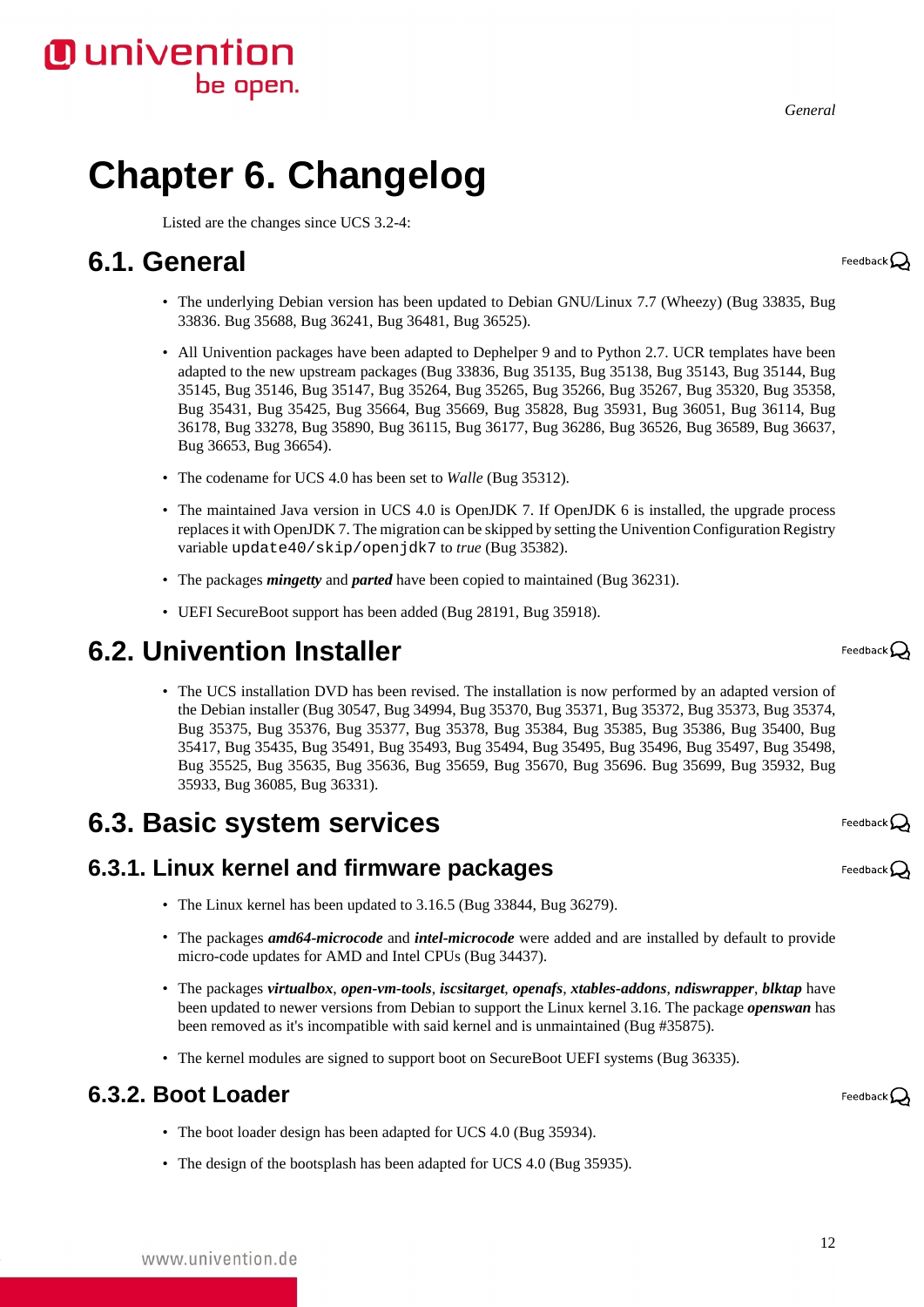

- The kernel boot option vga is deprecated and has been replaced with grub's gfxpayload to control the video mode in which the Linux kernel starts up ([Bug 28604\)](https://forge.univention.org/bugzilla/show_bug.cgi?id=28604).
- If UCS 4.0 is installed as Xen HVM system, the grub gfxmode (Univention Configuration Registry variable grub/gfxmode) is now set to "text", otherwise the grub menu is invisible ([Bug 30978\)](https://forge.univention.org/bugzilla/show_bug.cgi?id=30978).
- If UCS 4.0 is installed on an UEFI system, the boot process includes a shim which is signed by Microsoft to support boot on SecureBoot UEFI systems ([Bug 35914](https://forge.univention.org/bugzilla/show_bug.cgi?id=35914) [Bug 35915](https://forge.univention.org/bugzilla/show_bug.cgi?id=35915)).
- Patches for the security issues CVE-2014-3675, CVE-2014-3676, and CVE-2014-3677 have been added to the shim ([Bug 36167](https://forge.univention.org/bugzilla/show_bug.cgi?id=36167)).
- If UCS 4.0 is installed on an UEFI system, the boot process includes a signed GRUB bootloader to support boot on SecureBoot UEFI systems ([Bug 35917](https://forge.univention.org/bugzilla/show_bug.cgi?id=35917)).
- The boot process includes a signed Linux kernel to support boot on SecureBoot UEFI systems [\(Bug 35916\)](https://forge.univention.org/bugzilla/show_bug.cgi?id=35916).

# <span id="page-12-0"></span>**6.4. Domain services**

#### <span id="page-12-1"></span>**6.4.1. OpenLDAP**

- OpenLDAP has been updated to version 2.4.40 [\(Bug 35697\)](https://forge.univention.org/bugzilla/show_bug.cgi?id=35697).
- MDB is the new default backend database for OpenLDAP. The backend database can be configured via Univention Configuration Registry variable ldap/database/type. The backend is not changed during the update. More information about MDB can be found in the performance guide: [\[ucs-performance-guide\]](#page-19-3) [\(Bug 34994](https://forge.univention.org/bugzilla/show_bug.cgi?id=34994), [Bug 36725](https://forge.univention.org/bugzilla/show_bug.cgi?id=36725)).
- The default search rule for the LDAP attribute *univentionInventoryNumber* has been adjusted to make searches case insensitive [\(Bug 34262\)](https://forge.univention.org/bugzilla/show_bug.cgi?id=34262).
- On domain controllers using the MDB LDAP backend (e.g. systems installed with UCS 4.0) automatic account lockout in cases of repeated LDAP authentication failures can be activated. All domaincontrollers need to be updated to UCS 4.0 before activating this. A default configuration for this is stored in OpenLDAP. The overlay and this default configuration can be activated on a per-DC basis by setting both Univention Configuration Registry variables ldap/ppolicy and ldap/ppolicy/enabled to *yes* and restarting the slapd daemon. The default policy is such that 5 repeated LDAP authentication failures within a monitoring interval of 5 minutes causes the authenticating account to be locked in UDM. A locked account can only be unlocked via UDM by a Domain Admin. The number of repeated LDAP authentication failures can be adjusted in the configuration object which has the objectClass *pwdPolicy*. The attribute *pwdMaxFailure* determines the number of LDAP authentication errors before lockout. The attribute *pwdMaxFailure* determines the time interval in seconds which is considered: LDAP authentication failures outside of that interval are neglected in the counting. Other attributes of this objectclass should not be adjusted ([Bug 31907\)](https://forge.univention.org/bugzilla/show_bug.cgi?id=31907).
- The python library univention.uldap removes the base object from the search result if the search scope one was used. Thus the behavior is identical between BDB and MDB ([Bug 36169\)](https://forge.univention.org/bugzilla/show_bug.cgi?id=36169).
- The Scalix schema has been removed. The update will be blocked until all Scalix related attributes have been removed from the LDAP server of the UCS domain [\(Bug 28693](https://forge.univention.org/bugzilla/show_bug.cgi?id=28693)).
- LDAP indices for the attributes shadowMax, shadowExpire and univentionUDMOptionModule have been added [\(Bug 36215](https://forge.univention.org/bugzilla/show_bug.cgi?id=36215), [Bug 36671,](https://forge.univention.org/bugzilla/show_bug.cgi?id=36671)).

#### <span id="page-12-2"></span>**6.4.1.1. LDAP ACL changes**

Feedback $\Omega$ 

• Domain controllers and member servers have now the permission to create LDAP objects for cloud connections ([Bug 36323](https://forge.univention.org/bugzilla/show_bug.cgi?id=36323)).

Feedback $\mathcal Q$ 

Feedback $\bigcirc$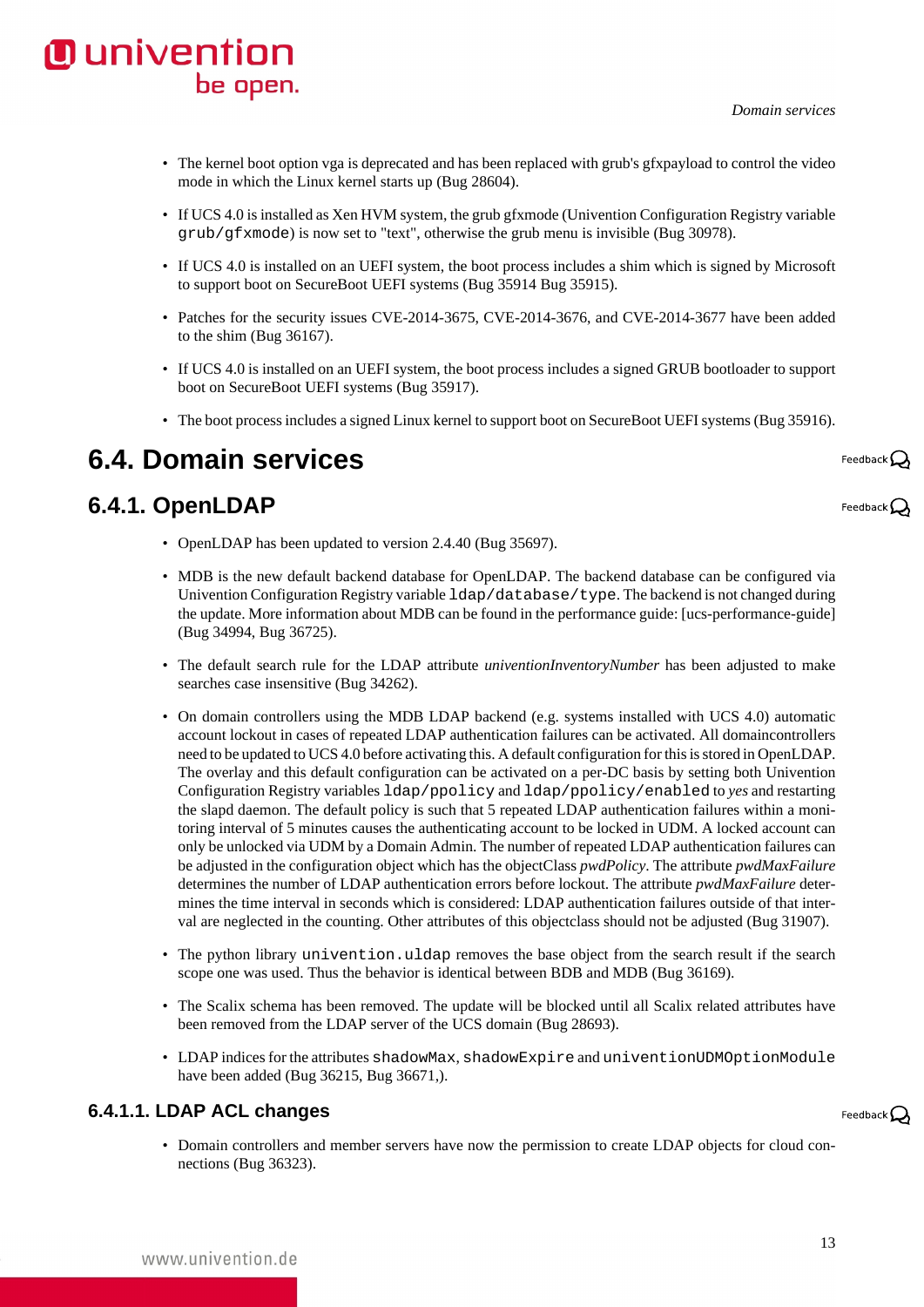*DNS server*

#### <span id="page-13-0"></span>**6.4.2. DNS server**

- The DNS server bind has been updated to Version 9.8.4P1 ([Bug 35668\)](https://forge.univention.org/bugzilla/show_bug.cgi?id=35668)
- During the configuration of *univention-bind* the currently configured nameservers are set as DNS forwarders [\(Bug 36039](https://forge.univention.org/bugzilla/show_bug.cgi?id=36039)).

# <span id="page-13-1"></span>**6.5. Univention Management Console**

## <span id="page-13-2"></span>**6.5.1. Univention Management Console web interface**

- The web interface design has been completely revised also with respect to its rendering on mobile devices (responsive design). Along with this change many details of UMC have been adapted accordingly ([Bug](https://forge.univention.org/bugzilla/show_bug.cgi?id=35654) [35654,](https://forge.univention.org/bugzilla/show_bug.cgi?id=35654) [Bug 35499,](https://forge.univention.org/bugzilla/show_bug.cgi?id=35499) [Bug 36095](https://forge.univention.org/bugzilla/show_bug.cgi?id=36095)).
- The browser compatibility list has been updated to Chrome as of version 33, Firefox as of version 24, Internet Explorer as of version 9 and Safari and Safari Mobile as of version 7 [\(Bug 33970\)](https://forge.univention.org/bugzilla/show_bug.cgi?id=33970).

## <span id="page-13-3"></span>**6.5.2. Univention Management Console server**

- The change of an expired password via UMC has been corrected [\(Bug 35985\)](https://forge.univention.org/bugzilla/show_bug.cgi?id=35985).
- The redirection when doing single sign on in Univention Management Console has been adapted to keep a secure https connection [\(Bug 36617\)](https://forge.univention.org/bugzilla/show_bug.cgi?id=36617).

#### <span id="page-13-4"></span>**6.5.3. Univention App Center**

- The module now ships an initial archive of the ini files which is used in case no network connection is available when the App Center is queried for the first time ([Bug 35683\)](https://forge.univention.org/bugzilla/show_bug.cgi?id=35683).
- The Univention App Center now allows to install, uninstall, update applications domain wide. Each App Center module can manage any application ([Bug 35781,](https://forge.univention.org/bugzilla/show_bug.cgi?id=35781) [Bug 36370\)](https://forge.univention.org/bugzilla/show_bug.cgi?id=36370).
- Several text refinements ([Bug 36433\)](https://forge.univention.org/bugzilla/show_bug.cgi?id=36433).

# <span id="page-13-5"></span>**6.5.4. Basic settings / Appliance mode**

- An option to configure the system as a member of an existing AD domain has been added [\(Bug 35653](https://forge.univention.org/bugzilla/show_bug.cgi?id=35653), [Bug 36110,](https://forge.univention.org/bugzilla/show_bug.cgi?id=36110) [Bug 36049](https://forge.univention.org/bugzilla/show_bug.cgi?id=36049)).
- An option to configure the system as a basesystem without any domain integration has been added ([Bug](https://forge.univention.org/bugzilla/show_bug.cgi?id=35805) [35805\)](https://forge.univention.org/bugzilla/show_bug.cgi?id=35805).
- During the UCS installation some fields which are already configured will be hidden in the system setup wizard ([Bug 35685\)](https://forge.univention.org/bugzilla/show_bug.cgi?id=35685).
- Certain setup scripts are weighted differently in the progress bar [\(Bug 35715\)](https://forge.univention.org/bugzilla/show_bug.cgi?id=35715).
- The dpkg messages presented in the progress bar when installing software packages have been reduced [\(Bug 35716](https://forge.univention.org/bugzilla/show_bug.cgi?id=35716)).
- Various text changes have been made and typos have been corrected ([Bug 35703,](https://forge.univention.org/bugzilla/show_bug.cgi?id=35703) [Bug 36666](https://forge.univention.org/bugzilla/show_bug.cgi?id=36666), [Bug 36667\)](https://forge.univention.org/bugzilla/show_bug.cgi?id=36667).
- An option to upgrade the system right after the configuration has been added ([Bug 33839\)](https://forge.univention.org/bugzilla/show_bug.cgi?id=33839).
- The SSH host key and the DH parameter files for postfix are re-created during the appliance setup ([Bug](https://forge.univention.org/bugzilla/show_bug.cgi?id=36033) [36033\)](https://forge.univention.org/bugzilla/show_bug.cgi?id=36033).

Feedback $\mathbf{Q}$ 

Feedback $\Omega$ 

Feedback $\Omega$ 

Feedback $\mathbf{Q}$ 

Feedback $\Omega$ 

Feedback $\Omega$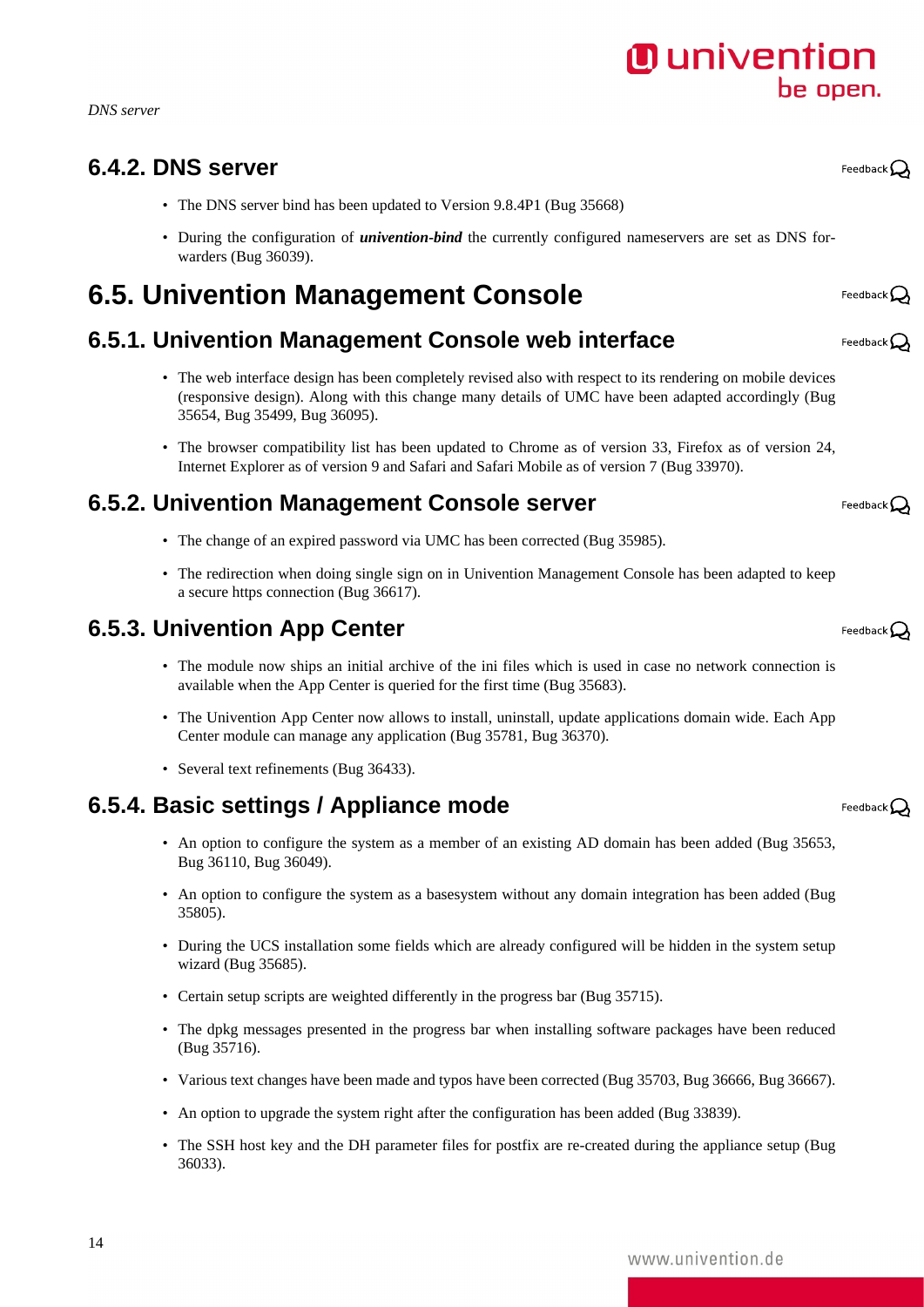- The package *univention-system-setup-boot* is automatically removed after a successful installation ([Bug](https://forge.univention.org/bugzilla/show_bug.cgi?id=35727) [35727\)](https://forge.univention.org/bugzilla/show_bug.cgi?id=35727).
- The keyboard settings have been improved [\(Bug 35709\)](https://forge.univention.org/bugzilla/show_bug.cgi?id=35709).
- System setup cleanup scripts are now called via an at job in order to avoid problems while UMC server components are restarted [\(Bug 36543\)](https://forge.univention.org/bugzilla/show_bug.cgi?id=36543).
- When the Univention Configuration Registry variable windows/domain is derived from the domain name it is automatically truncated to up to 15 characters to conform to netbios restrictions ([Bug 36459](https://forge.univention.org/bugzilla/show_bug.cgi?id=36459)).
- The German *firefox* package is installed if a desktop environment should be installed and German has been chosen as system language [\(Bug 36528](https://forge.univention.org/bugzilla/show_bug.cgi?id=36528)).

#### <span id="page-14-0"></span>**6.5.5. Users module**

• The user picture is now shown on the left side of the detail page [\(Bug 23665](https://forge.univention.org/bugzilla/show_bug.cgi?id=23665))

## <span id="page-14-1"></span>**6.5.6. Computers module**

• Due to the new UCS installer the property *interactive installation* is no longer required at the computer objects for UCS domaincontrollers and memberservers and has been removed [\(Bug 35537\)](https://forge.univention.org/bugzilla/show_bug.cgi?id=35537)

## <span id="page-14-2"></span>**6.5.7. Shares module**

• The UMC description for the samba share name has been changed to Windows name [\(Bug 36311](https://forge.univention.org/bugzilla/show_bug.cgi?id=36311)).

### <span id="page-14-3"></span>**6.5.8. Policies**

• Help text as well as a documentation link have been added to the policies module [\(Bug 36435](https://forge.univention.org/bugzilla/show_bug.cgi?id=36435)).

#### <span id="page-14-4"></span>**6.5.9. Printers module**

- A hint is shown when using this module while no printer server (CUPS) is installed in the domain ([Bug](https://forge.univention.org/bugzilla/show_bug.cgi?id=36260) [36260\)](https://forge.univention.org/bugzilla/show_bug.cgi?id=36260).
- The UMC description for the samba share name has been changed to Windows name [\(Bug 36311](https://forge.univention.org/bugzilla/show_bug.cgi?id=36311)).
- A documentation link has been added to the printers module ([Bug 32026](https://forge.univention.org/bugzilla/show_bug.cgi?id=32026)).

#### <span id="page-14-5"></span>**6.5.10. Mail**

• The text fields got more precise names [\(Bug 36301\)](https://forge.univention.org/bugzilla/show_bug.cgi?id=36301).

## <span id="page-14-6"></span>**6.5.11. Filesystem quota module**

- The handling of activation, deactivation and detection of filesystem quota has been improved ([Bug 36207\)](https://forge.univention.org/bugzilla/show_bug.cgi?id=36207).
- The usability of the Filesystem quota module has been enhanced [\(Bug 36434](https://forge.univention.org/bugzilla/show_bug.cgi?id=36434)).

#### <span id="page-14-7"></span>**6.5.12. Other modules**

- The terminal server sessions have been removed from the statistic module ([Bug 34029\)](https://forge.univention.org/bugzilla/show_bug.cgi?id=34029).
- The reboot module has been removed from the UMC overview. The UMC menu now contains buttons for rebooting and shutting down the server. [\(Bug 36281\)](https://forge.univention.org/bugzilla/show_bug.cgi?id=36281).

Feedback $\Omega$ 

# **O** univention be open.

Feedback $\Omega$ 

Feedback $\Omega$ 

Feedback  $\Omega$ 

Feedback $\mathcal Q$ 

Feedback $\mathbf{Q}$ 

Feedback $\Omega$ 

Feedback $\bigcirc$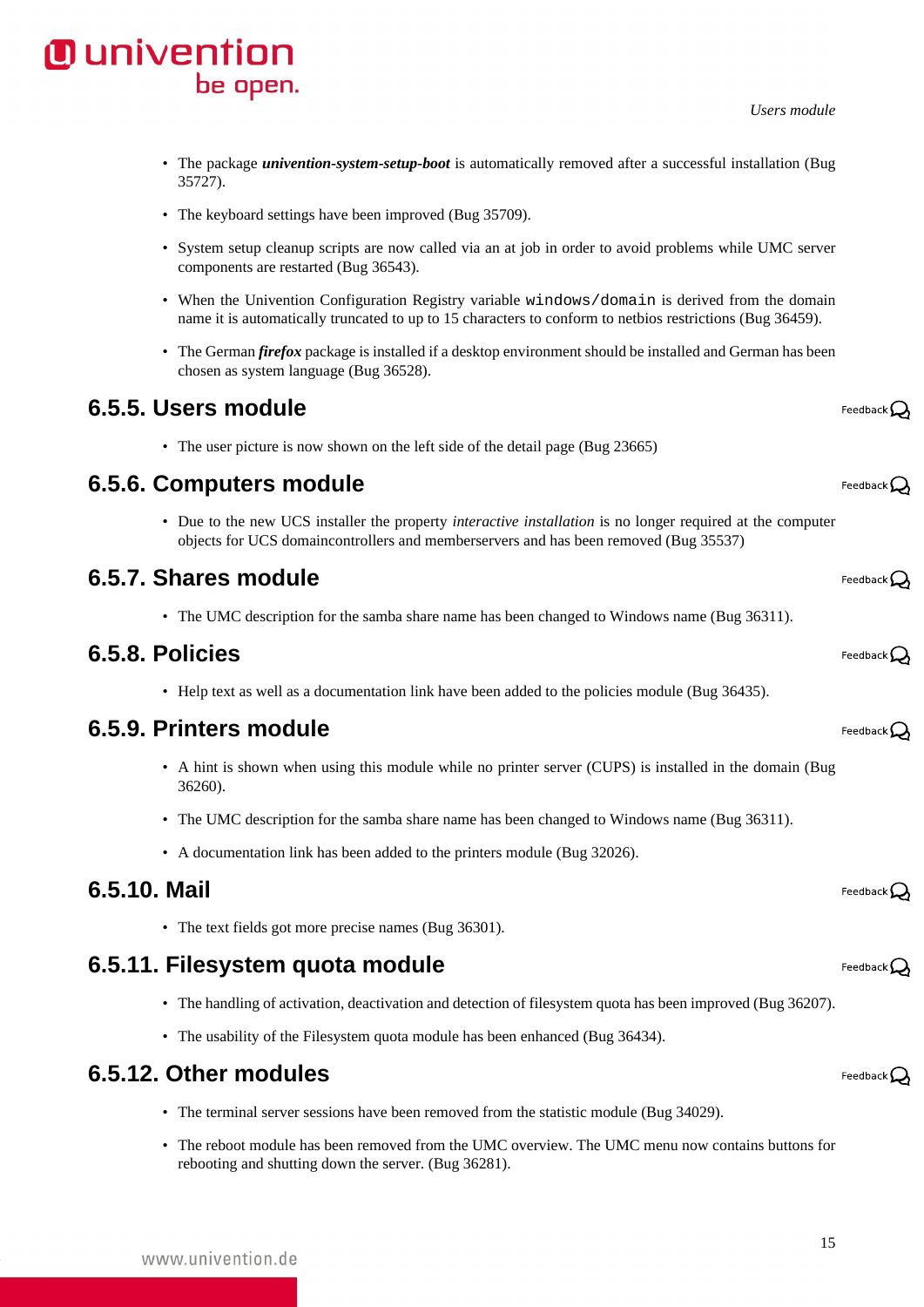*Univention Directory Manager command line interface and related tools*

- Graphics containing the Windows logo have been replaced with alternate icons in the modules Active Directory Connection and Active Directory Takeover ([Bug 35837\)](https://forge.univention.org/bugzilla/show_bug.cgi?id=35837).
- Several text refinements ([Bug 36435\)](https://forge.univention.org/bugzilla/show_bug.cgi?id=36435).
- The users/self module is no longer used for password changes. The module has been renamed into "User settings" and is deactivated by default. Instead a new module "Change Password" has been added which uses the PAM stack to change user password. Every UMC user is able to use this new module [\(Bug 35847\)](https://forge.univention.org/bugzilla/show_bug.cgi?id=35847).
- A module *System diagnostic* has been added to UMC which is able to analyse the system for known problems and helps to resolve them [\(Bug 34765](https://forge.univention.org/bugzilla/show_bug.cgi?id=34765)), ([Bug 35866](https://forge.univention.org/bugzilla/show_bug.cgi?id=35866)), ([Bug 35864\)](https://forge.univention.org/bugzilla/show_bug.cgi?id=35864).
- The functionality to reboot or shutdown the server has been added to the UMC menu [\(Bug 36281\)](https://forge.univention.org/bugzilla/show_bug.cgi?id=36281).

#### <span id="page-15-0"></span>**6.5.13. Univention Directory Manager command line interface and** Feedback $\Omega$ **related tools**

• Two helper scripts have been added lock\_expired\_accounts and lock\_expired\_passwords [\(Bug 36215](https://forge.univention.org/bugzilla/show_bug.cgi?id=36215)).

#### <span id="page-15-1"></span>**6.5.14. Development of modules for Univention Management Con-**Feedback  $\Omega$ **sole**

• UMC modules now may contain a help button which links to related article in the online documentation of UCS ([Bug 32026,](https://forge.univention.org/bugzilla/show_bug.cgi?id=32026) [Bug 36435](https://forge.univention.org/bugzilla/show_bug.cgi?id=36435)).

# <span id="page-15-2"></span>**6.6. Software deployment**

- Signature verification for package files is now already enabled during UCS installation ([Bug 35708\)](https://forge.univention.org/bugzilla/show_bug.cgi?id=35708).
- The updater scripts preup. sh and postup. sh have been adapted to the needs of UCS 4.0 (Bug 36205, [Bug 36218,](https://forge.univention.org/bugzilla/show_bug.cgi?id=36218) [Bug 36228,](https://forge.univention.org/bugzilla/show_bug.cgi?id=36228) [Bug 36229,](https://forge.univention.org/bugzilla/show_bug.cgi?id=36229) [Bug 36441](https://forge.univention.org/bugzilla/show_bug.cgi?id=36441), [Bug 36455](https://forge.univention.org/bugzilla/show_bug.cgi?id=36455), [Bug 36554](https://forge.univention.org/bugzilla/show_bug.cgi?id=36554), [Bug 36558](https://forge.univention.org/bugzilla/show_bug.cgi?id=36558), [Bug 36618](https://forge.univention.org/bugzilla/show_bug.cgi?id=36618), [Bug](https://forge.univention.org/bugzilla/show_bug.cgi?id=36619) [36619,](https://forge.univention.org/bugzilla/show_bug.cgi?id=36619) [Bug 36620,](https://forge.univention.org/bugzilla/show_bug.cgi?id=36620) [Bug 36769](https://forge.univention.org/bugzilla/show_bug.cgi?id=36769) ).
- Before and after the update, the updater now runs apt-get autoremove to deinstall obsolete packages (e.g. packages that were automatically installed but are now no longer referenced by other packages). This can be disabled by setting the Univention Configuration Registry variable update40/skip/autoremove to *true*. ([Bug 36265](https://forge.univention.org/bugzilla/show_bug.cgi?id=36265)).
- With UCS 4.0 the data structure of UCS installation DVDs has changed. The command univention-repository-create is still able to create a local repository from any type of UCS DVD (old or new data structure). But as of UCS 4.0 the PXE installation of UCS system prior to UCS 4 is no longer supported. Therefore univention-repository-create will not copy PXE installation data from UCS DVDs with old data structure [\(Bug 36269](https://forge.univention.org/bugzilla/show_bug.cgi?id=36269)).

# <span id="page-15-3"></span>**6.7. Univention Library**

16

- The new version of the package *python-ldap* caused the univention.uldap implementation to retry failed connects too many times. This has been fixed ([Bug 35841](https://forge.univention.org/bugzilla/show_bug.cgi?id=35841), [Bug 35852](https://forge.univention.org/bugzilla/show_bug.cgi?id=35852)).
- The reconnect feature of univention.uldap resulted in invalid access errors in the S4 Connector after a samba restart. To avoid this, the S4 Connector turns off the reconnect feature for the access to the samba directory service [\(Bug 36227\)](https://forge.univention.org/bugzilla/show_bug.cgi?id=36227).

Feedback $\mathbf{Q}$ 

Feedback  $\Omega$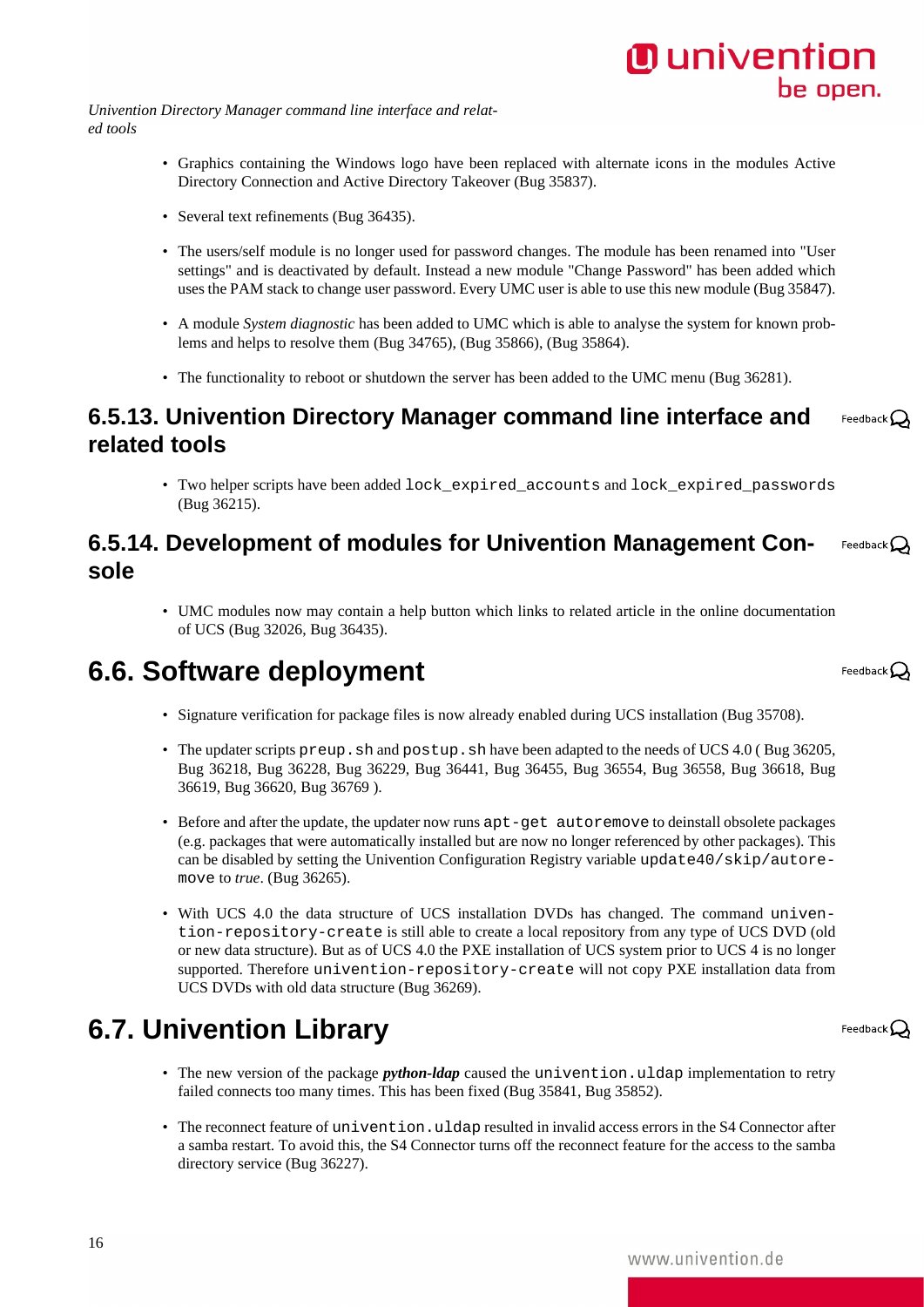*System services*

- - [\(Bug 36607](https://forge.univention.org/bugzilla/show_bug.cgi?id=36607)).

#### <span id="page-16-2"></span>**6.8.2. Spam/virus detection and countermeasures**

• The freshclam postinst does not abort if the freshclam daemon start failed [\(Bug 36230](https://forge.univention.org/bugzilla/show_bug.cgi?id=36230)).

#### <span id="page-16-3"></span>**6.8.3. Printing services**

- The printer models in the join script of *univention-printserver* have been updated [\(Bug 35147\)](https://forge.univention.org/bugzilla/show_bug.cgi?id=35147).
- Reloading of Samba for configuration changes has been improved in the cups-printers listener [\(Bug 36578\)](https://forge.univention.org/bugzilla/show_bug.cgi?id=36578).

#### <span id="page-16-4"></span>**6.8.4. Proxy services**

• The configuration file of Squid has been adapted for UCS 4.0 and UCS@school. E.g. the path to the squidguard configuration file has been changed to its new location /etc/squidguard/squidGuard.conf. [\(Bug 36780](https://forge.univention.org/bugzilla/show_bug.cgi?id=36780)).

#### <span id="page-16-5"></span>**6.9. Virtualization**

#### <span id="page-16-6"></span>**6.9.1. Univention Virtual Machine Manager (UVMM)**

- Univention Virtual Machine Manager now supports connections to Cloud Computing Environments e.g. to OpenStack ([Bug 32842](https://forge.univention.org/bugzilla/show_bug.cgi?id=32842)). The following additional changes and bug fixes were made during UCS 4 UCS Virtual Machine Manager development: ( [Bug 36139,](https://forge.univention.org/bugzilla/show_bug.cgi?id=36139) [Bug 36145](https://forge.univention.org/bugzilla/show_bug.cgi?id=36145), [Bug 35824](https://forge.univention.org/bugzilla/show_bug.cgi?id=35824), [Bug 35946](https://forge.univention.org/bugzilla/show_bug.cgi?id=35946), [Bug 35982](https://forge.univention.org/bugzilla/show_bug.cgi?id=35982), [Bug](https://forge.univention.org/bugzilla/show_bug.cgi?id=36053) [36053,](https://forge.univention.org/bugzilla/show_bug.cgi?id=36053) [Bug 36133](https://forge.univention.org/bugzilla/show_bug.cgi?id=36133), [Bug 36136,](https://forge.univention.org/bugzilla/show_bug.cgi?id=36136) [Bug 36138](https://forge.univention.org/bugzilla/show_bug.cgi?id=36138), [Bug 36140,](https://forge.univention.org/bugzilla/show_bug.cgi?id=36140) [Bug 36093](https://forge.univention.org/bugzilla/show_bug.cgi?id=36093), [Bug 36142,](https://forge.univention.org/bugzilla/show_bug.cgi?id=36142) [Bug 36143,](https://forge.univention.org/bugzilla/show_bug.cgi?id=36143) [Bug 36147](https://forge.univention.org/bugzilla/show_bug.cgi?id=36147), [Bug 36148,](https://forge.univention.org/bugzilla/show_bug.cgi?id=36148) [Bug 36151](https://forge.univention.org/bugzilla/show_bug.cgi?id=36151), [Bug 36152](https://forge.univention.org/bugzilla/show_bug.cgi?id=36152), [Bug 36155](https://forge.univention.org/bugzilla/show_bug.cgi?id=36155), [Bug 36305,](https://forge.univention.org/bugzilla/show_bug.cgi?id=36305) [Bug 36306,](https://forge.univention.org/bugzilla/show_bug.cgi?id=36306) [Bug 36135,](https://forge.univention.org/bugzilla/show_bug.cgi?id=36135) [Bug 36146](https://forge.univention.org/bugzilla/show_bug.cgi?id=36146))
- Several packages related to virtualization have been updated to newer versions: *libiscsi* (1.12.0.2), *libusb-1.0* (1.0.19), *usbredir* (0.6.2), *spice-protocol* (0.12.6), *spice* (0.12.4), *libvirt* (1.2.7), *libvirt-python* (1.2.6) [\(Bug 35768](https://forge.univention.org/bugzilla/show_bug.cgi?id=35768), [Bug 36388\)](https://forge.univention.org/bugzilla/show_bug.cgi?id=36388).
- The *VirtIO* drivers for Windows have been updated to version 0.1.81 ([Bug 36122\)](https://forge.univention.org/bugzilla/show_bug.cgi?id=36122).
- Support for Xen has been removed from UCS Virtual Machine Manager [\(Bug 35656\)](https://forge.univention.org/bugzilla/show_bug.cgi?id=35656).
- The notification message about the changeability of instance settings has been removed ([Bug 36307\)](https://forge.univention.org/bugzilla/show_bug.cgi?id=36307).

# <span id="page-16-0"></span>**6.8. System services**



• The package *python-univention-lib* now depends on the package *python-imaging* [\(Bug 36037\)](https://forge.univention.org/bugzilla/show_bug.cgi?id=36037).

- If the package *univention-spamassassin* is installed, the email spam check is enabled during the update. The spam check can be disabled by setting the Univention Configuration Registry variable mail/antivir/spam to *false* after the update ([Bug 36524](https://forge.univention.org/bugzilla/show_bug.cgi?id=36524)).
- A new Univention Configuration Registry script has been added to update /etc/aliases.db if mail/alias/ \* variables are set [\(Bug 31837\)](https://forge.univention.org/bugzilla/show_bug.cgi?id=31837).
- The spamassassin rules are now updated during the installation of the package *univention-spamassassin*

Feedback $\Omega$ 

Feedback $\mathcal{Q}$ 

Feedback $\Omega$ 

Feedback $\bigcirc$ 

Feedback $\Omega$ 

Feedback $\Omega$ 

Feedback $\mathcal D$ 

17



<span id="page-16-1"></span>**6.8.1. Mail services**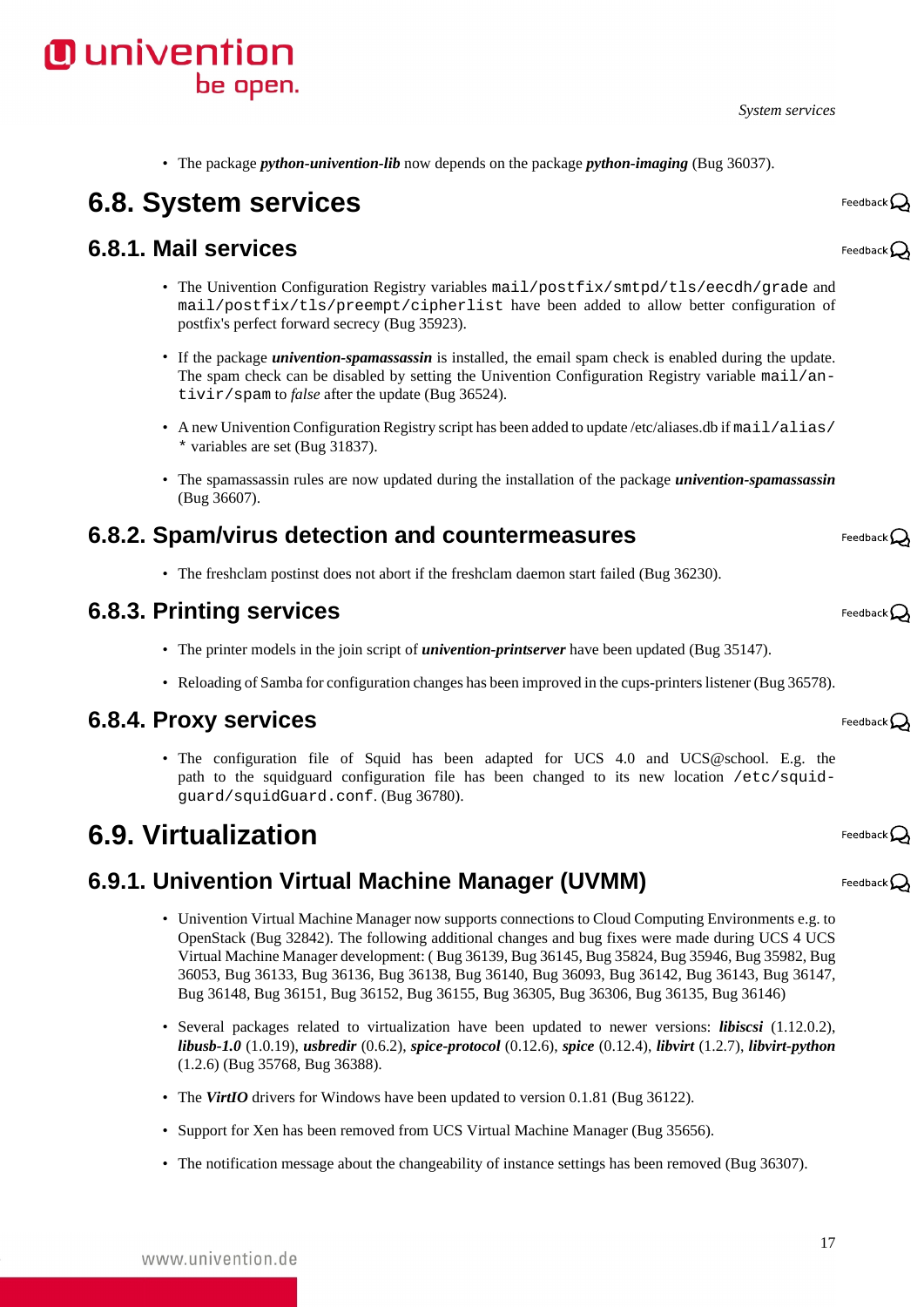#### *Operate UCS as virtual machine*

- The default UCS Virtual Machine Manager loglevel has been increased to INFO ([Bug 36136](https://forge.univention.org/bugzilla/show_bug.cgi?id=36136)).
- The CPU field is no longer flagged as invalid when creating a virtual machine ([Bug 34515](https://forge.univention.org/bugzilla/show_bug.cgi?id=34515)).

#### <span id="page-17-0"></span>**6.9.2. Operate UCS as virtual machine**

• The new package *univention-cloud-init* provides support when setting up UCS as a virtual machine guest in an environment which offers cloud-init compatible services [\(Bug 36092](https://forge.univention.org/bugzilla/show_bug.cgi?id=36092)).

# <span id="page-17-1"></span>**6.10. Services for Windows**

#### <span id="page-17-2"></span>**6.10.1. Samba**

- Samba has been updated to version 4.2rc2 [\(Bug 35319](https://forge.univention.org/bugzilla/show_bug.cgi?id=35319), [Bug 35766](https://forge.univention.org/bugzilla/show_bug.cgi?id=35766), [Bug 36090,](https://forge.univention.org/bugzilla/show_bug.cgi?id=36090) [Bug 36101\)](https://forge.univention.org/bugzilla/show_bug.cgi?id=36101).
- net idmap secret has been renamed to net idmap set secret [\(Bug 35765\)](https://forge.univention.org/bugzilla/show_bug.cgi?id=35765).
- Installation of univention-samba now doesn't any longer automatically run the joinscript. This is because the join process requires administrative credentials ([Bug 36284\)](https://forge.univention.org/bugzilla/show_bug.cgi?id=36284).
- When installing the App Active Directory-compatible Domain Controller on a DC Slave the joinscript aborts now if an S4 Connector has already been installed on the DC Master or on a DC Backup. Additionally the S4 Connector package is installed in this case for purely technical reasons but it is not activated ([Bug](https://forge.univention.org/bugzilla/show_bug.cgi?id=35983) [35983\)](https://forge.univention.org/bugzilla/show_bug.cgi?id=35983).
- The environment variable SMB\_CONF\_PATH is set during the *univention-samba* join to ensure the right configuration is used [\(Bug 36734\)](https://forge.univention.org/bugzilla/show_bug.cgi?id=36734).
- The environment variable SMB\_CONF\_PATH is set during the *univention-samba4* join to ensure the right configuration is used [\(Bug 36806\)](https://forge.univention.org/bugzilla/show_bug.cgi?id=36806).
- When windows/wins-support was not set samba complained about an empty value in smb.conf This has been fixed ([Bug 33261\)](https://forge.univention.org/bugzilla/show_bug.cgi?id=33261).
- Samba3 to Samba4 in-place migration failed with Samba 4.2 because the new smb, conf validation code complained about empty values in smb.conf [\(Bug 36814](https://forge.univention.org/bugzilla/show_bug.cgi?id=36814)).

#### <span id="page-17-3"></span>**6.10.2. Univention AD Takeover**

• An LDAP search timeout of the AD-Takeover has been fixed which could occur in cases where the transfer of the AD objects takes a long time ([Bug 36639](https://forge.univention.org/bugzilla/show_bug.cgi?id=36639)).

#### <span id="page-17-4"></span>**6.10.3. Univention S4 Connector**

• A traceback in the cleanup code of the *s4-connector* listener has been fixed [\(Bug 32813](https://forge.univention.org/bugzilla/show_bug.cgi?id=32813))

#### <span id="page-17-5"></span>**6.10.4. Univention Active Directory Connector**

• The underlying library for AD-Member mode has been updated, fixing a locale issue [\(Bug 36280](https://forge.univention.org/bugzilla/show_bug.cgi?id=36280), [Bug](https://forge.univention.org/bugzilla/show_bug.cgi?id=36278) [36278\)](https://forge.univention.org/bugzilla/show_bug.cgi?id=36278).

## <span id="page-17-6"></span>**6.11. Other changes**

18

• The package *univention-showload* is no longer needed and maintained by Univention. The package can be manually removed [\(Bug 35138](https://forge.univention.org/bugzilla/show_bug.cgi?id=35138)).

Feedback $\mathbf{Q}$ 

Feedback $\Omega$ 

Feedback $\mathbf{Q}$ 

Feedback $\Omega$ 

Feedback $\Omega$ 

Feedback $\Omega$ 

Feedback $\Omega$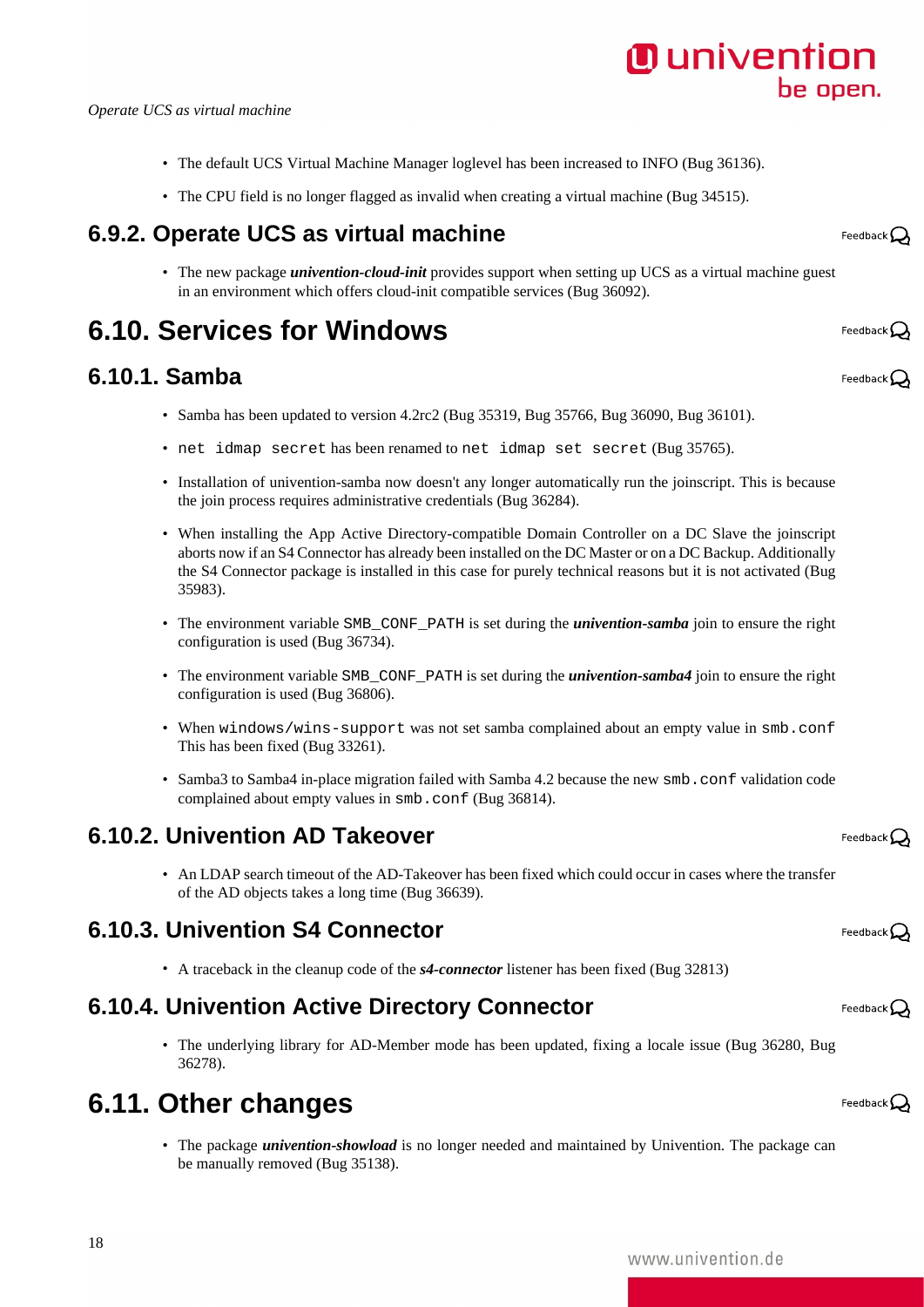- The packages for the deprecated system roles *mobile client* and *managed client* have been removed ([Bug](https://forge.univention.org/bugzilla/show_bug.cgi?id=31751) [31751\)](https://forge.univention.org/bugzilla/show_bug.cgi?id=31751).
- The web browser *firefox* is now shipped as 64 bit binary on the amd64 platform. Previously it was always shipped as 32 bit application ([Bug 35266](https://forge.univention.org/bugzilla/show_bug.cgi?id=35266)).
- The web browser *firefox* was updated to version 31.2 ESR. ([Bug 35702](https://forge.univention.org/bugzilla/show_bug.cgi?id=35702), [Bug 36374](https://forge.univention.org/bugzilla/show_bug.cgi?id=36374)).
- The legacy Debian package *firefox* has been replaced by the packages *firefox-en* and *firefox-de* since quite some time. During update to UCS 4.0 it will automatically get replaced by *firefox-en*. If desired the German version can be installed instead either before or after the update [\(Bug 36453\)](https://forge.univention.org/bugzilla/show_bug.cgi?id=36453).
- An old, unused scalix directory has been removed from the PATH environment variable in the default profile [\(Bug 32628](https://forge.univention.org/bugzilla/show_bug.cgi?id=32628)).
- The deprecated package *php5-suhosin* will be purged during the update ([Bug 35203\)](https://forge.univention.org/bugzilla/show_bug.cgi?id=35203).
- Support for LanMan hashes has been removed in the Univention Directory Manager Users module ([Bug](https://forge.univention.org/bugzilla/show_bug.cgi?id=32584) [32584\)](https://forge.univention.org/bugzilla/show_bug.cgi?id=32584).
- During the update the package *console-tools* is replaced with *kbd* [\(Bug 36224\)](https://forge.univention.org/bugzilla/show_bug.cgi?id=36224).
- During the join of DC backup and slave systems all dns/forwarder\* Univention Configuration Registry settings from the DC master will be copied to the joining system ([Bug 36245](https://forge.univention.org/bugzilla/show_bug.cgi?id=36245)).
- The syntax check for jpeg images has been fixed in Univention Directory Manager [\(Bug 36304](https://forge.univention.org/bugzilla/show_bug.cgi?id=36304)).
- The keyboard layout is now configured with the Univention Configuration Registry variable xorg/keyboard/options/XkbModel, xorg/keyboard/options/XkbLayout and xorg/ keyboard/options/XkbVariant. The old Univention Configuration Registry variable locale/keymap has been removed [\(Bug 35709](https://forge.univention.org/bugzilla/show_bug.cgi?id=35709)).
- The package *ocfs2-tools* has been updated to 1.6.4-3 ([Bug 36377\)](https://forge.univention.org/bugzilla/show_bug.cgi?id=36377).
- The KDE design has been adapted for UCS 4.0 ([Bug 35936\)](https://forge.univention.org/bugzilla/show_bug.cgi?id=35936).
- The xrdp App has been updated to version 0.8.0 with better rdp and linux terminal server support ([Bug](https://forge.univention.org/bugzilla/show_bug.cgi?id=35885) [35885\)](https://forge.univention.org/bugzilla/show_bug.cgi?id=35885).
- Several packages are no longer in the maintained packages repository. If these packages are installed before the update, they will be removed during the update (i.a. *gimp*, *k3b*, *kdepim*, *mplayer*, *krdc*, *krfb*, *kontact* and *nautilus*, [Bug 36050\)](https://forge.univention.org/bugzilla/show_bug.cgi?id=36050)
- kdm is not used as the display manager for graphical login. The PAM configuration was updated to reflect this change ([Bug 35266,](https://forge.univention.org/bugzilla/show_bug.cgi?id=35266) [Bug 36743](https://forge.univention.org/bugzilla/show_bug.cgi?id=36743))